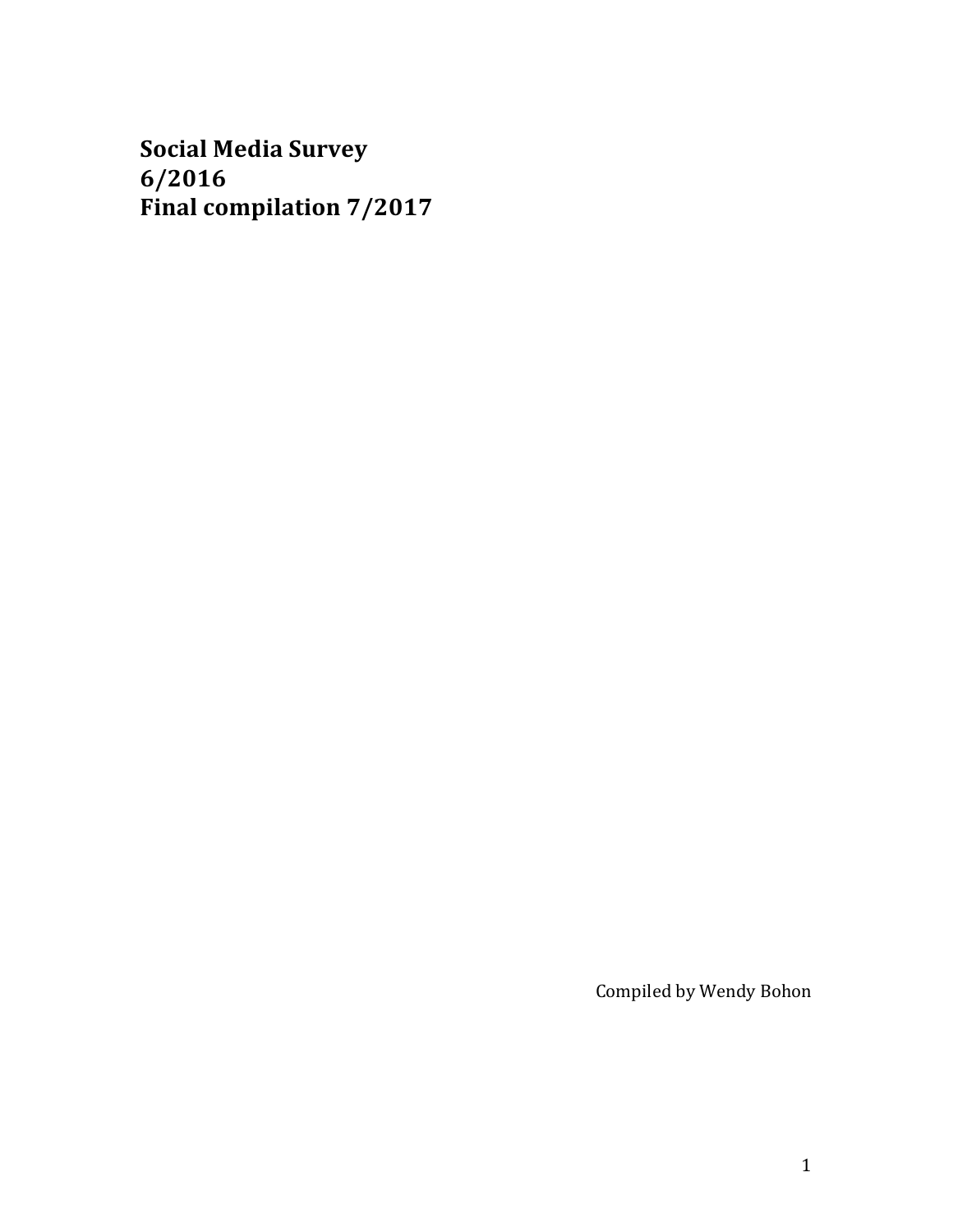# **Table of Contents**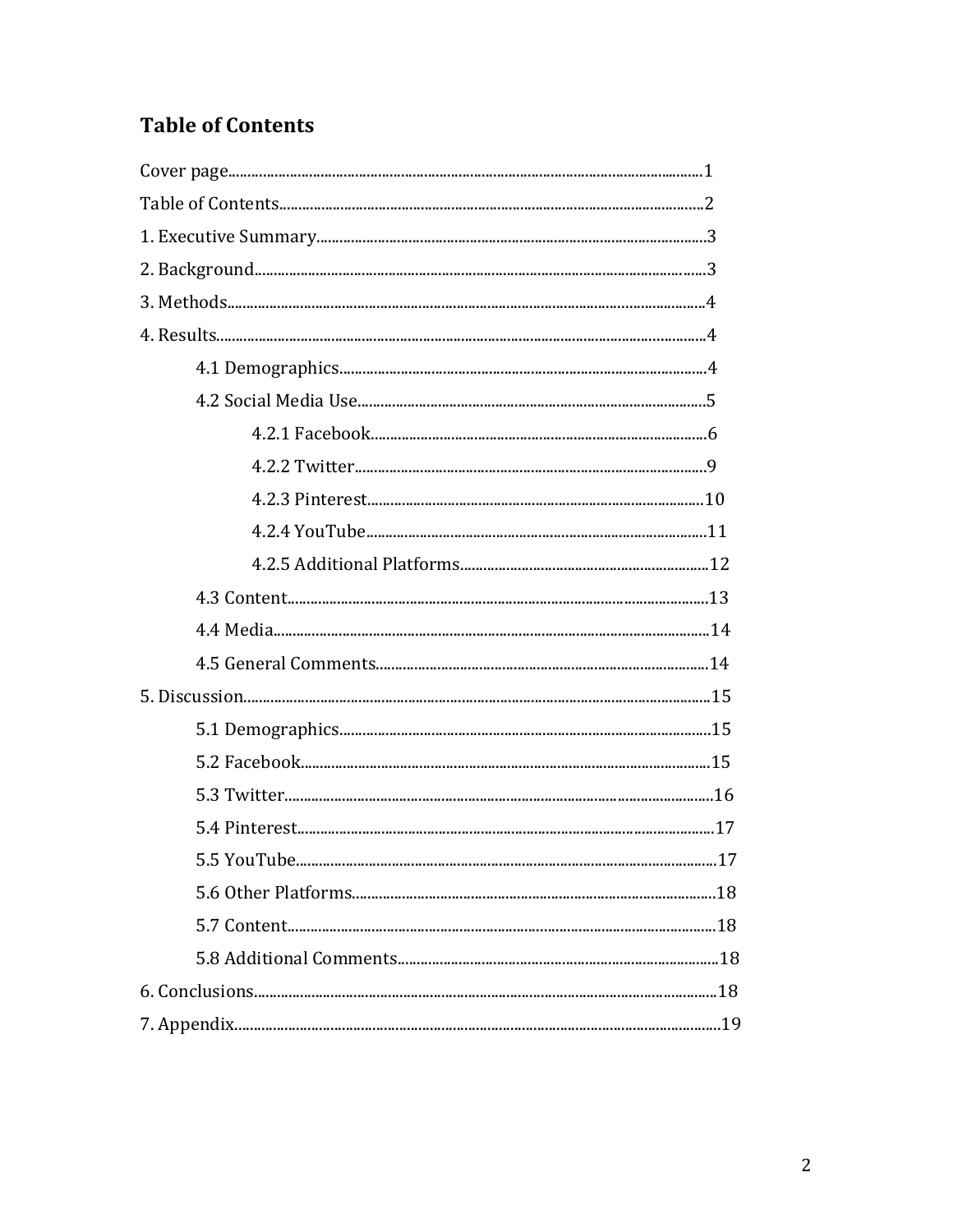### **IRIS SOCIAL MEDIA SURVEY**

#### **1. Executive Summary**

In April, 2016 129 people responded to a survey about the IRIS Social Media Program. Facebook and YouTube were the most used platforms, followed by Twitter and LinkedIn. IRIS Social media users indicated that they were most interested in information about seismology, earthquakes, education and general science. Respondents were overwhelming positive about all of IRIS' social media components with  $\sim$ 90% of users saying that they found the content interesting, felt that they could trust IRIS as a source of high quality information and that they found the pages to have good educational resources.

Potential areas of improvement identified by the survey include

- Growing the younger demographic  $(16-24)$
- Working to make IRIS social media channels a "go to" for earthquake information
- Increasing the number of posts and number of images on Twitter
- Making changes to videos on the YouTube channel to make them more accessible

### **2. Background**

IRIS maintains multiple social networking channels spread over a variety of social media platforms. Five IRIS Facebook pages present different types of information to specific audiences: general IRIS EPO information, pan-IRIS notifications, notices of Seismographs in Schools/Recent Earthquake Teachable Moments information, Early Career support and information, and IRIS Undergraduate Internship information. Three Twitter channels present IRIS EPO information, and Recent Earthquake Teachable Moments updates in English and Spanish. The YouTube channel presents IRIS educational videos and animations. The Pinterest page presents IRIS materials, data and products, primarily to educators. The LinkedIn Company page presents IRIS information to the professional community. The RSS feeds send out notices for IRIS News, Recent Earthquake Teachable Moments, Recent major earthquakes and the IRIS calendar.

The broad goals of the IRIS Social Media Program are to:

- Promote IRIS
- Generate repeat visits by our audience by providing recurring content
- Provide an avenue for our audience to engage in a dialog with IRIS
- Provide low cost delivery of educational products
- Allow for rapid notices of time sensitive material
- Redirect social media followers to IRIS online products (website)
- Offer high quality science content
- Improve brand recognition
- Increase public awareness of IRIS activities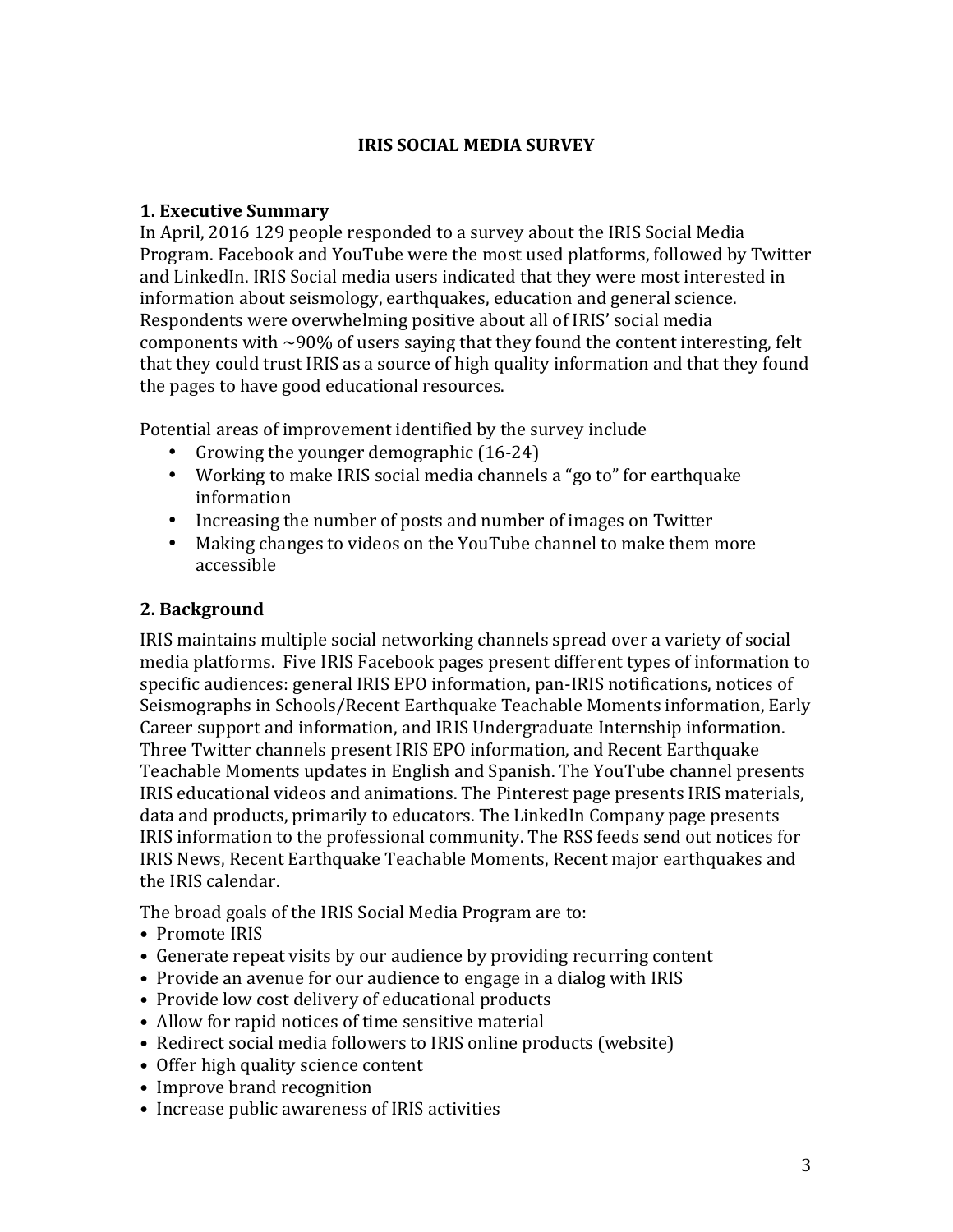• Engage with the public

In order to determine how well the IRIS Social Media Program is meeting these goals IRIS EPO conducted a survey of users, which is discussed below.

### **3. Methods**

We conducted a survey of social media users and the broader IRIS community on Survey Monkey (www.surveymonkey.com) in order to determine how well the IRIS Social Media Program was meeting it's broad goals and to identify ways to improve on our social media strategy

The survey opened on April 5, 2016 at 9:15 am and closed on April 19, 2016 at 4:00 PM. 129 people responded to the survey.

- The survey was announced on FB and Twitter at 9:15 on April  $5<sup>th</sup>$  and got 30 responses.
- It went out to IRIS Bulkmail at 12:20 PM on April  $16<sup>th</sup>$  and got 46 additional responses.
- It went out to the IRIS\_EPO listserv at 1:30 PM on April 17<sup>th</sup> and received 49 additional responses.
- It was highlighted three more times on Facebook and Twitter before April 19, 2016 when it closed.

The survey consisted of 25 question and short answer responses. Survey questions and all results are included in the Appendix.

## **4. Results**

The results may be skewed due to the methods of survey dissemination, which favor people who already use social media as well as teachers that have already shown an interest in IRIS by signing up for a mailing list. However, as current Social Media users and educators are two of the primary targets of our Social Media Campaign Strategy it is permissible to target these audiences specifically. Additionally, the timing of dissemination to different audiences and the resulting spike in survey completions can give us some insight into the expectations and needs of these different user communities. However, we recognize that sampling bias is an issue with these results.

The results of the survey were compiled and written up by Wendy Bohon.

## *4.1 Demographics*

Out of the  $65$  people who responded to this question  $52.3\%$  (34) were male,  $46.2\%$  $(30)$  were female and  $1.5\%$  (1) was other.

The majority of people who responded to the question "What is your age?"  $(66)$ were between the ages of 25-34 (28.8%; 19) and 35-44 (31.8%; 21). 16.7% (11) of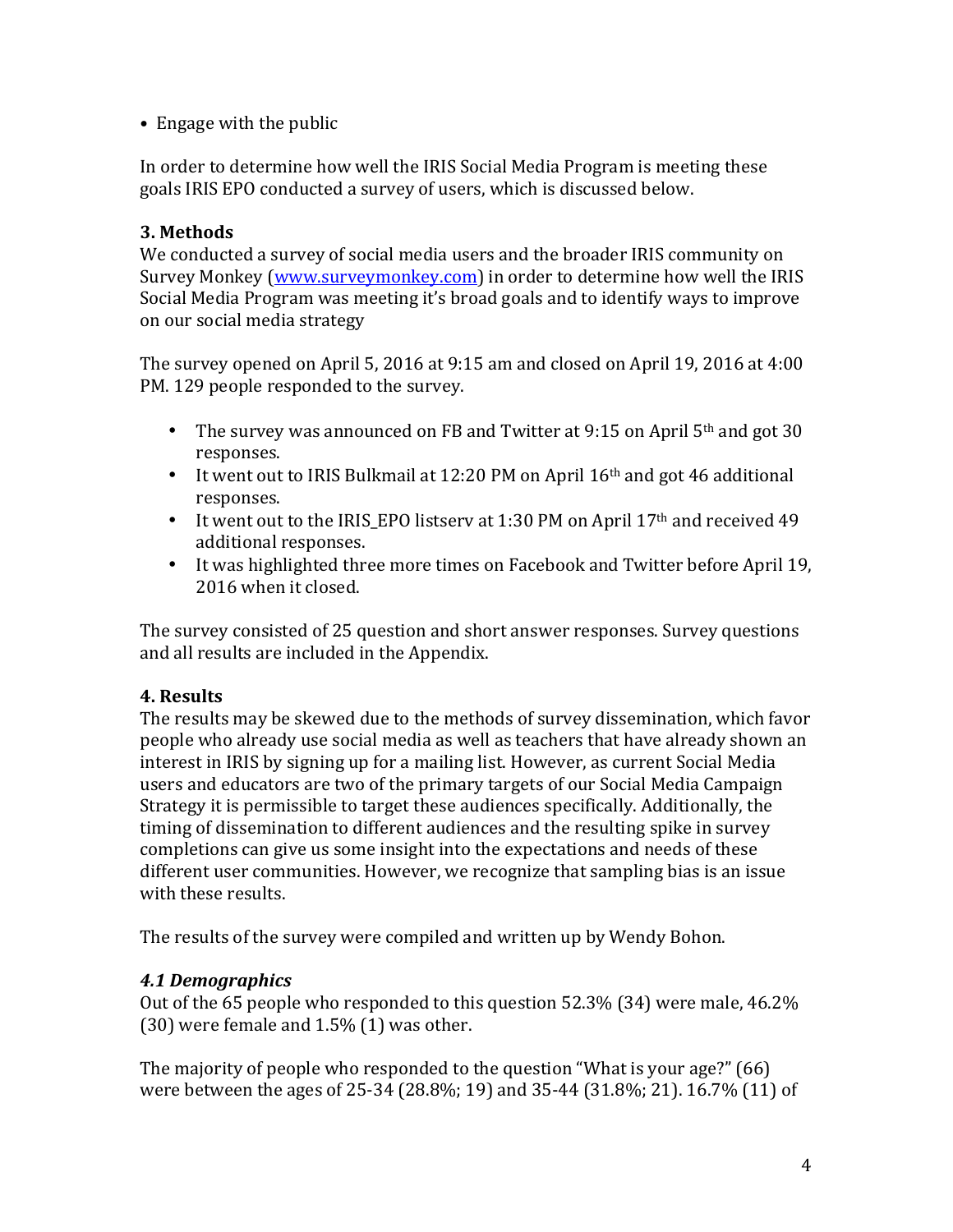respondents were between 55-64, 13.6% (9) were between the ages of 45-54, 6.1%  $(4)$  were  $65+$  and  $3.0\%$   $(2)$  were  $18-24$ .



Q24 What is your age?

### *4.2 Social Media Use*

91.5% (118) of people reported using social media. The majority use Facebook (80.6%; 104) and YouTube (60.5%; 78). This is followed by LinkedIn (46.5%; 60), Twitter (41.9%; 54), Google+ (27.1%; 35), Instagram (25.6%; 33), Pinterest (17.1%; 22), reddit (9.3%, 12), and Tumblr (9.3%, 5).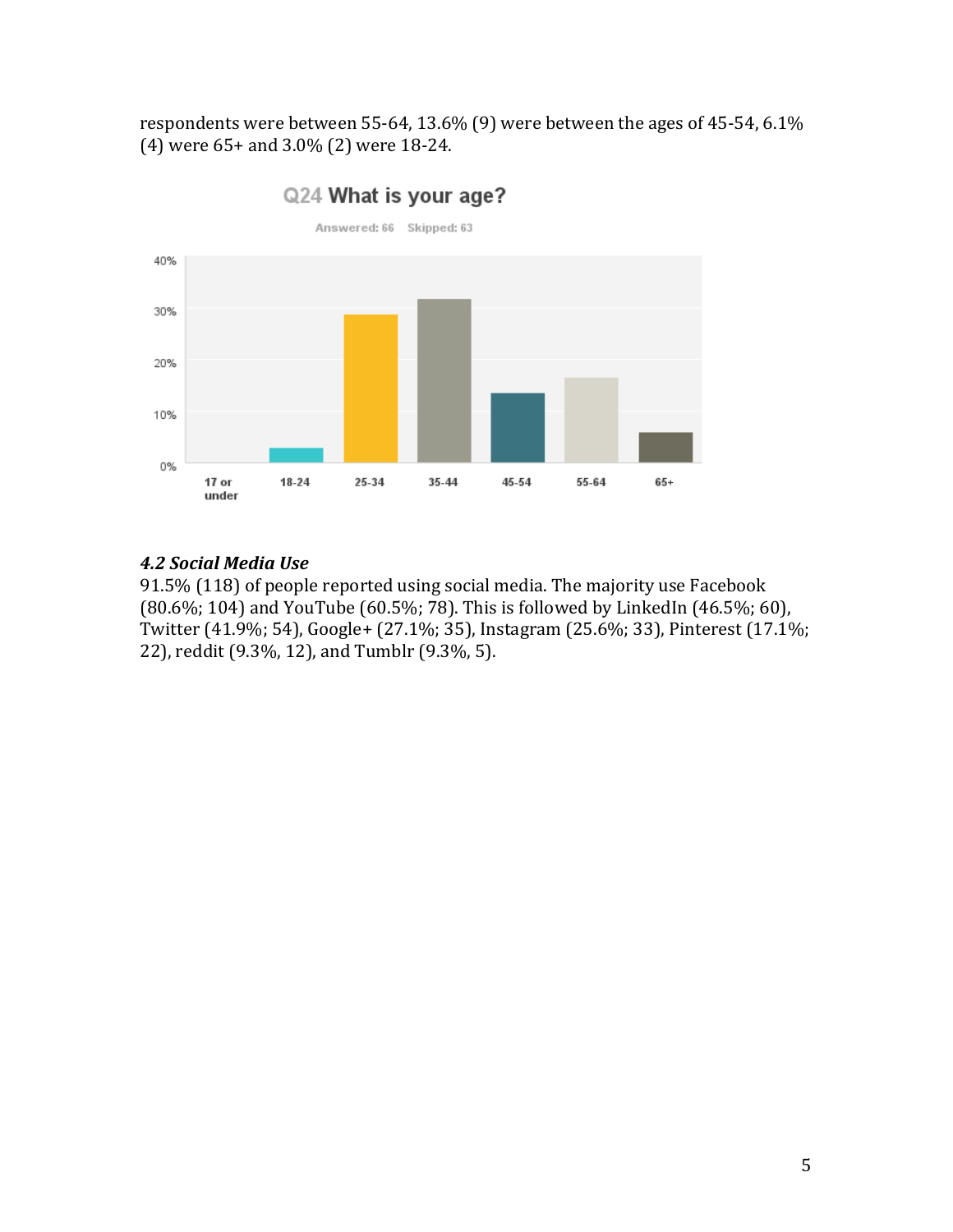

you use? Select all the apply.

Q2 If so, which social media platforms do

91.5% (118) of people said they use social media, and of those  $64.1\%$  (75) say they follow IRIS on at least 1 social media platform.

#### *4.2.1 FACEBOOK*

Of the people who reported using Facebook,  $71.6\%$  (53) follow the IRIS EPO page.

They were asked, "Do you agree or disagree with the following statements about the IRIS EPO Facebook page?" 47 people responded.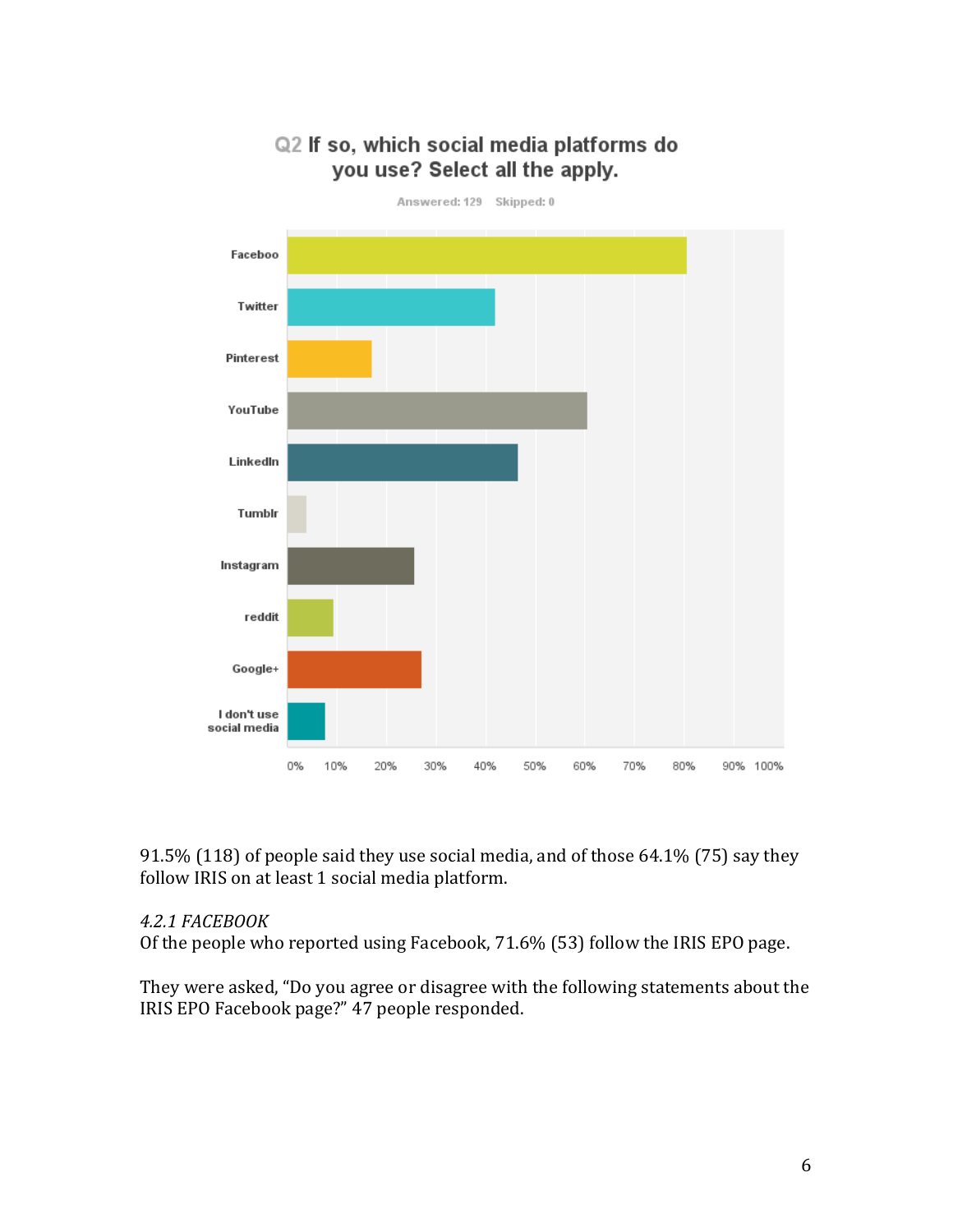|                                                                                                         | <b>Strongly Agree</b>    | Agree        | <b>Neutral</b> | <b>Disagree</b>      | <b>Strongly</b> | Total  |
|---------------------------------------------------------------------------------------------------------|--------------------------|--------------|----------------|----------------------|-----------------|--------|
|                                                                                                         |                          |              |                |                      | <b>Disagree</b> | $\sim$ |
| I find the                                                                                              | 46.81%<br>22             | 46.81%<br>22 | 4.26%<br>2     | 2.13%<br>1           | 0.00%<br>0      | 47     |
| content<br>interesting.                                                                                 |                          |              |                |                      |                 |        |
| I find the mix<br>of videos,<br>articles,<br>pictures and<br>other types<br>of posts to<br>be balanced. | 38.30%<br>18             | 40.43%<br>19 | 21.28%<br>10   | $0.00\%$<br>$\Omega$ | $0.00\%$<br>0   | 47     |
| I find the<br>posting to be<br>too frequent.                                                            | 2.17%<br>1               | 2.17%<br>1   | 34.78%<br>16   | 47.83%<br>22         | 13.04%<br>6     | 46     |
| I find that<br>this page<br>provides<br>high quality<br>information<br>that I can<br>trust.             | 55.32%<br>26             | 40.43%<br>19 | 2.13%<br>1     | 2.13%<br>1           | 0.00%<br>0      | 47     |
| I find this<br>page to have<br>good<br>educational<br>resources.                                        | 44.68%<br>21             | 44.68%<br>21 | 6.38%<br>3     | 4.26%<br>2           | 0.00%<br>0      | 47     |
| I use this<br>page to stay<br>current on<br>science<br>topics.                                          | 21.28%<br>10             | 38.30%<br>18 | 29.79%<br>14   | 8.51%<br>4           | 2.13%<br>1      | 47     |
| This is a<br>page I visit<br>for<br>earthquake<br>information.                                          | 14.89%<br>$\overline{7}$ | 31.91%<br>15 | 29.79%<br>14   | 8.51%<br>4           | 14.89%<br>7     | 47     |

20 people responded to the question "What do you like best about the IRIS EPO *Facebook page?"*. Their responses are below.

• provides different content than i normally see [sic]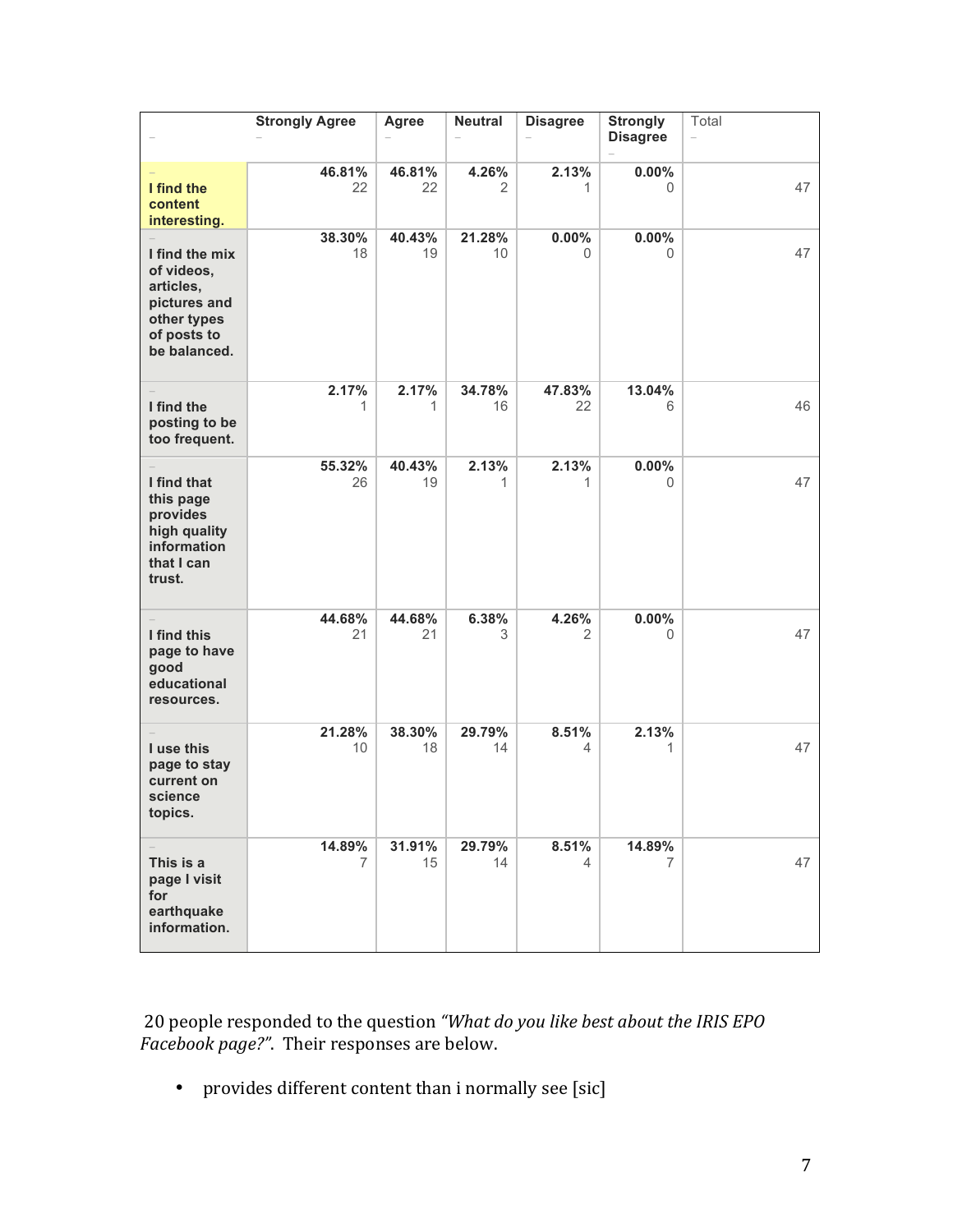- It has concentrated information in very interesting topics
- It gets me to focus on topics that I've been neglecting to consider.
- I can share it with my former students
- Rapid updates.
- The maps and the fairly detailed analysis of major quakes.
- The mix of actual an educational topics!
- That it is on a site I already frequent
- The format of the videos and that the information given is on a format that anyone can understand.
- Funny science jokes!
- Presents good science in a way I feel is accessible to science-inclined friends in my broader network who aren't necessarily geoscientists
- The occasional humor via the use of a cartoon or meme.
- Ouick links to the earthquake powerpoints following large events.
- It's on Facebook, which I check regularly
- Nothing really.
- not too many postings, and interesting info and science humor
- That is integrates multimedia and humor, and keeps things interesting.
- links to interesting earthquake videos I can direct students to watch
- very informative
- i like when they share education resources so i can save/ read them later ... very helpful to me as a teacher! Please do not stop! [sic]

15 people responded to the question *"How can the IRIS Facebook page be improved?"* Their answers are below.

- it can show content of recent papers describing advances in seismology and geophysics more often
- Focus more on historical earthquakes and show how seismology has progressed or altered views about quakes since then.
- $\bullet$  keep the news coming
- Can't think of any suggestions of fhand.
- Maybe links to the damage caused, the National authorities concerned and the where to look for news reports of the recovery? I am thinking about schools here.
- It is very good now. I see no need for improvement.
- Not sure.
- not sure... I like it
- Perhaps the IRIS facebook could share more posts from regional networks or member institutions.
- More posts, attempt to reach wider audience
- Quit showing seismic time series. Show what it all means!
- More educational resources for school aged children and maybe some ways to prepare for earthquakes.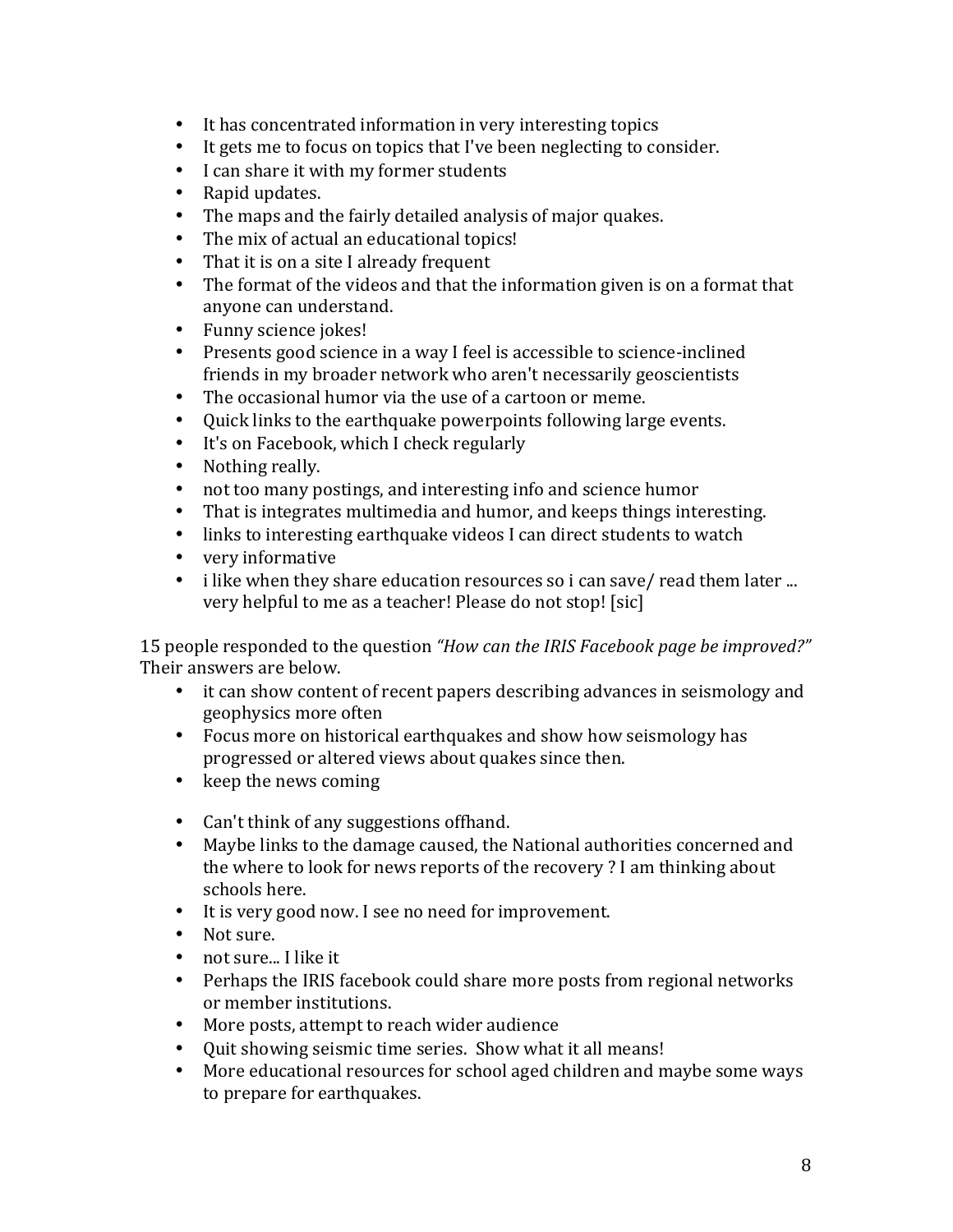- nothing obvious comes to mine
- more content
- one thing-Internet in my region is so slow, so watching videos is not easy :'( Maybe you can use a lower quality version on the page and include a link to the high quality one? Also sometimes using GIF images can be enough, no need to include a video ... you are doing great thanks you

#### *4.2.2 TWITTER*

Of the respondents who use Twitter, 44.8% (30) follow the IRIS EPO account.

They were asked, "Do you agree or disagree with the following statements about IRIS EPO Twitter?" 29 people responded.

|                                                                                                 | <b>Strongly Agree</b> | Agree        | <b>Neutral</b>          | <b>Disagree</b>   | <b>Strongly</b><br><b>Disagree</b> | Total<br>$\overline{\phantom{0}}$ |  |
|-------------------------------------------------------------------------------------------------|-----------------------|--------------|-------------------------|-------------------|------------------------------------|-----------------------------------|--|
| I find the<br>content on<br>this feed to be                                                     | 34.48%<br>10          | 55.17%<br>16 | 10.34%<br>3             | $0.00\%$<br>0     | 0.00%<br>$\Omega$                  | 29                                |  |
| interesting.<br>I find the<br>number of<br>tweets per<br>day to be<br>appropriate.              | 27.59%<br>8           | 41.38%<br>12 | 27.59%<br>8             | 3.45%<br>1        | 0.00%<br>$\Omega$                  | 29                                |  |
| I find IRIS<br>EPO to be a<br>good source<br>for<br>educational<br>information<br>and products. | 44.83%<br>13          | 48.28%<br>14 | 6.90%<br>$\overline{2}$ | 0.00%<br>$\Omega$ | $0.00\%$<br>0                      | 29                                |  |
| I find that IRIS<br><b>EPO retweets</b><br>too much<br>content.                                 | 3.57%                 | 10.71%<br>3  | 39.29%<br>11            | 28.57%<br>8       | 17.86%<br>5                        | 28                                |  |
| IRIS EPO is a<br>trusted<br>source for<br>earthquake<br>information.                            | 62.07%<br>18          | 31.03%<br>9  | 6.90%<br>$\overline{2}$ | $0.00\%$<br>0     | $0.00\%$<br>0                      | 29                                |  |

7 people responded to the question "What do you like best about the IRIS EPO *Twitter account?".* Their responses are below.

- Links to teachable moments, which I almost always use in my classroom.
- Compact, easily sharable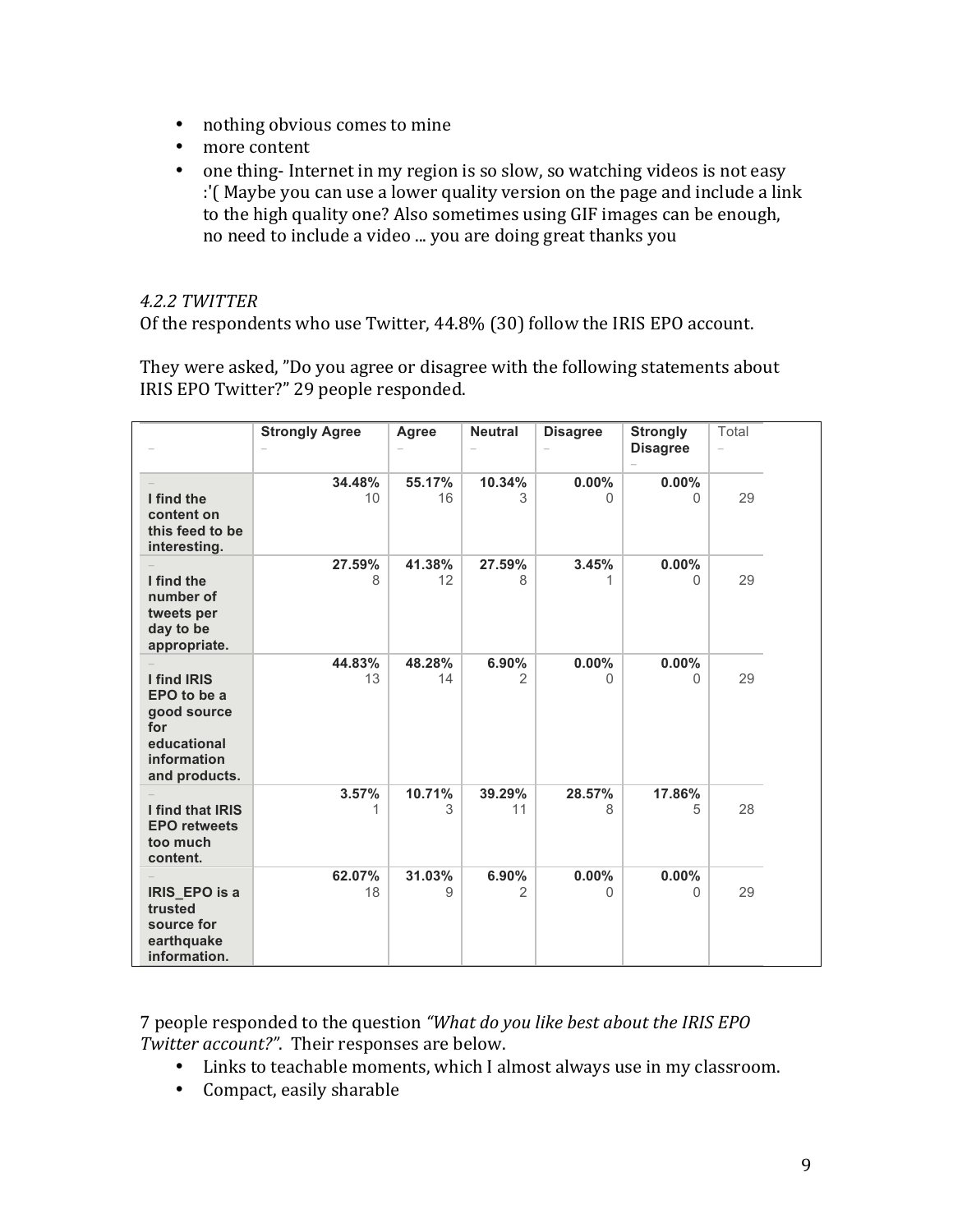- This is hard to say; I barely check Twitter.
- $\bullet$  is clean and concise [sic]
- Fun bits about educational demonstrations
- Like twitter in general, so having an account thete is great. [sic]
- I set up notifications for your tweets, i read every damn thing you tweet, haha! #LoveYourTweets

6 people responded to the question "How can the IRIS EPO Twitter account be *improved?"*. Their responses are below.

- More images!
- Retweets by known earthquake experts would be nice
- not sure
- This is hard to say; I barely check Twitter.
- Add more materials
- nothing, i find it perfect!

#### *4.2.3 PINTEREST*

1.5% (1) of respondent follows IRIS on Pinterest.

They were asked, "Do you agree or disagree with the following statements about IRIS Pinterest". 1 person responded.

|              | <b>Strongly</b> | Agree                    | <b>Neutral</b> | <b>Disagree</b>  | <b>Strongly Disagree</b> | Total |  |
|--------------|-----------------|--------------------------|----------------|------------------|--------------------------|-------|--|
|              | Agree           | $\overline{\phantom{a}}$ |                |                  |                          |       |  |
|              |                 |                          |                |                  |                          |       |  |
|              | 100.00%         | $0.00\%$                 | $0.00\%$       | $0.00\%$         | $0.00\%$                 |       |  |
| I find that  |                 |                          | O              |                  | Ω                        |       |  |
| this page    |                 |                          |                |                  |                          |       |  |
| has high     |                 |                          |                |                  |                          |       |  |
| quality      |                 |                          |                |                  |                          |       |  |
| information. |                 |                          |                |                  |                          |       |  |
|              | $0.00\%$        | 100.00%                  | $0.00\%$       | $0.00\%$         | $0.00\%$                 |       |  |
| I find       | 0               |                          | 0              | 0                | O                        | 1     |  |
| educational  |                 |                          |                |                  |                          |       |  |
| materials    |                 |                          |                |                  |                          |       |  |
| using this   |                 |                          |                |                  |                          |       |  |
| page.        |                 |                          |                |                  |                          |       |  |
|              | 100.00%         | $0.00\%$                 | $0.00\%$       | $0.00\%$         | $0.00\%$                 |       |  |
|              |                 |                          |                |                  |                          |       |  |
| I can trust  |                 |                          | O              | $\left( \right)$ | $\left( \right)$         | 1     |  |
| information  |                 |                          |                |                  |                          |       |  |
| that has     |                 |                          |                |                  |                          |       |  |
| been pinned  |                 |                          |                |                  |                          |       |  |
| by IRIS.     |                 |                          |                |                  |                          |       |  |

There were no responses to the questions "What do you like best about the IRIS Pinterest page?" and "How can the IRIS Pinterest page be improved?".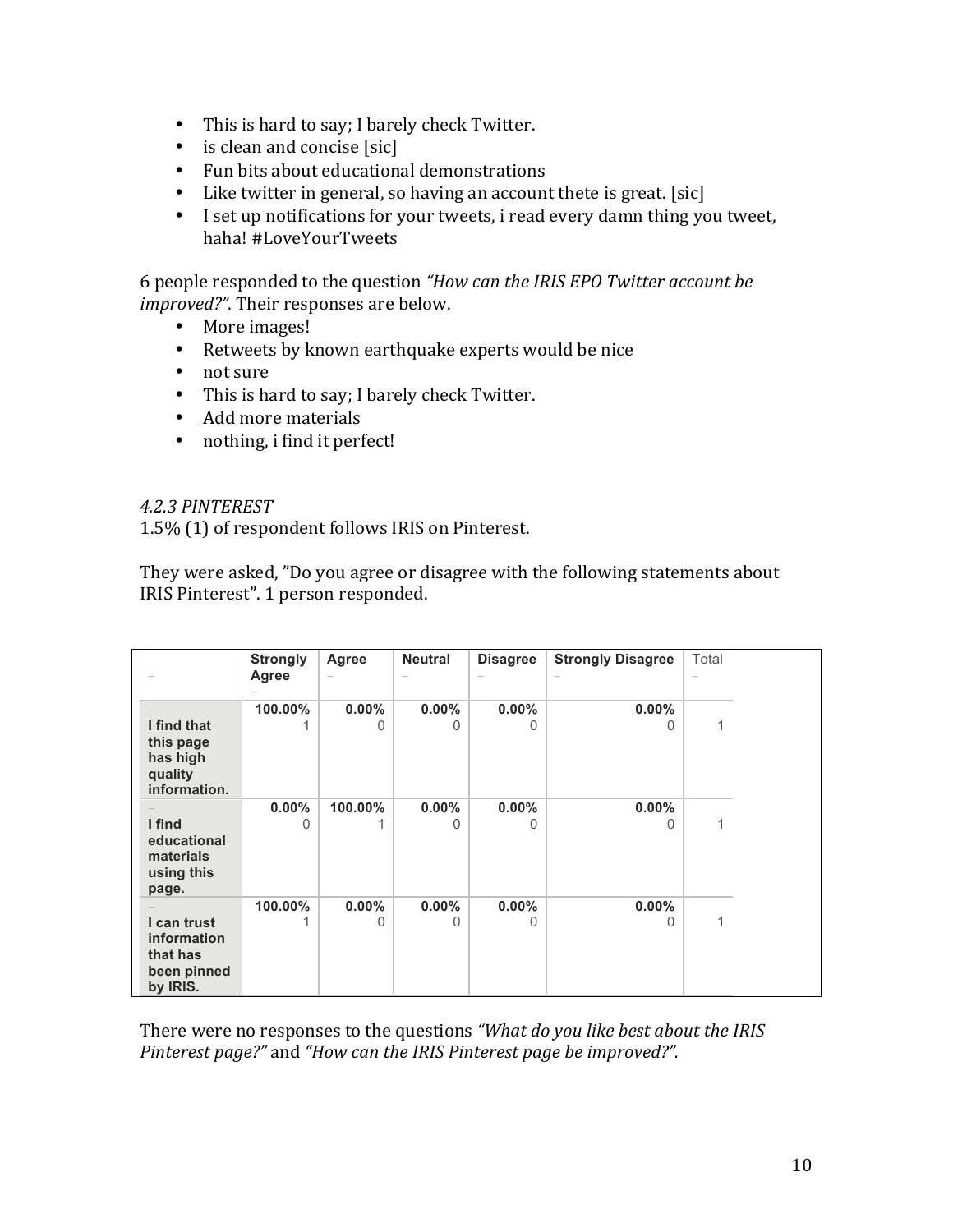#### *4.2.4 YOUTUBE*

Of the respondents who use YouTube,  $68.7\%$  (46) either subscribe to the IRIS YouTube Channel or view videos and animations from the channel.

They were asked, "Do you agree or disagree with the following statements about the IRIS YouTube Channel?" 46 people responded.

|                                                                                                     | <b>Strong</b><br><b>Agree</b> | Agree        | <b>Neutral</b> | <b>Disagree</b> | <b>Strongly Disagree</b> | Total |  |
|-----------------------------------------------------------------------------------------------------|-------------------------------|--------------|----------------|-----------------|--------------------------|-------|--|
| I find that IRIS has<br>interesting<br>videos/animations.                                           | 65.22%<br>30                  | 32.61%<br>15 | 2.17%          | 0.00%<br>O      | $0.00\%$<br><sup>0</sup> | 46    |  |
| This is my<br>preferred site<br>when I want to<br>know more about<br>earthquakes and<br>seismology. | 22.22%<br>10                  | 26.67%<br>12 | 37.78%<br>17   | 13.33%<br>6     | $0.00\%$<br>$\Omega$     | 45    |  |
| I can trust the<br>information in the<br>videos/animation<br>that are posted on<br>this channel.    | 58.70%<br>27                  | 36.96%<br>17 | 4.35%<br>2     | 0.00%<br>O      | $0.00\%$<br>O            | 46    |  |
| I have used<br>videos/animations<br>from this site for<br>educational<br>purposes.                  | 43.48%<br>20                  | 23.91%<br>11 | 21.74%<br>10   | 8.70%<br>4      | 2.17%                    | 46    |  |

14 people responded to the question *"What do you like best about the IRIS YouTube channel?"*. Their responses are below.

- I do not have worry about the information being old
- Videos of quality for use in teaching.
- Animations, vidéos
- Excellent technical information that is authentic, timely, and accurate.
- Excellent for undergraduate teaching.
- I primarily use the webinars but some of the educational animations are good too
- animations are quite helpful
- information at hand
- good source for educational videos/animations.
- The IRIS animations are incredibly useful for undergraduate teaching.
- $\bullet$  The library of information
- Covers a wide variety of tectonic and earthquake topics
- Amazing videos.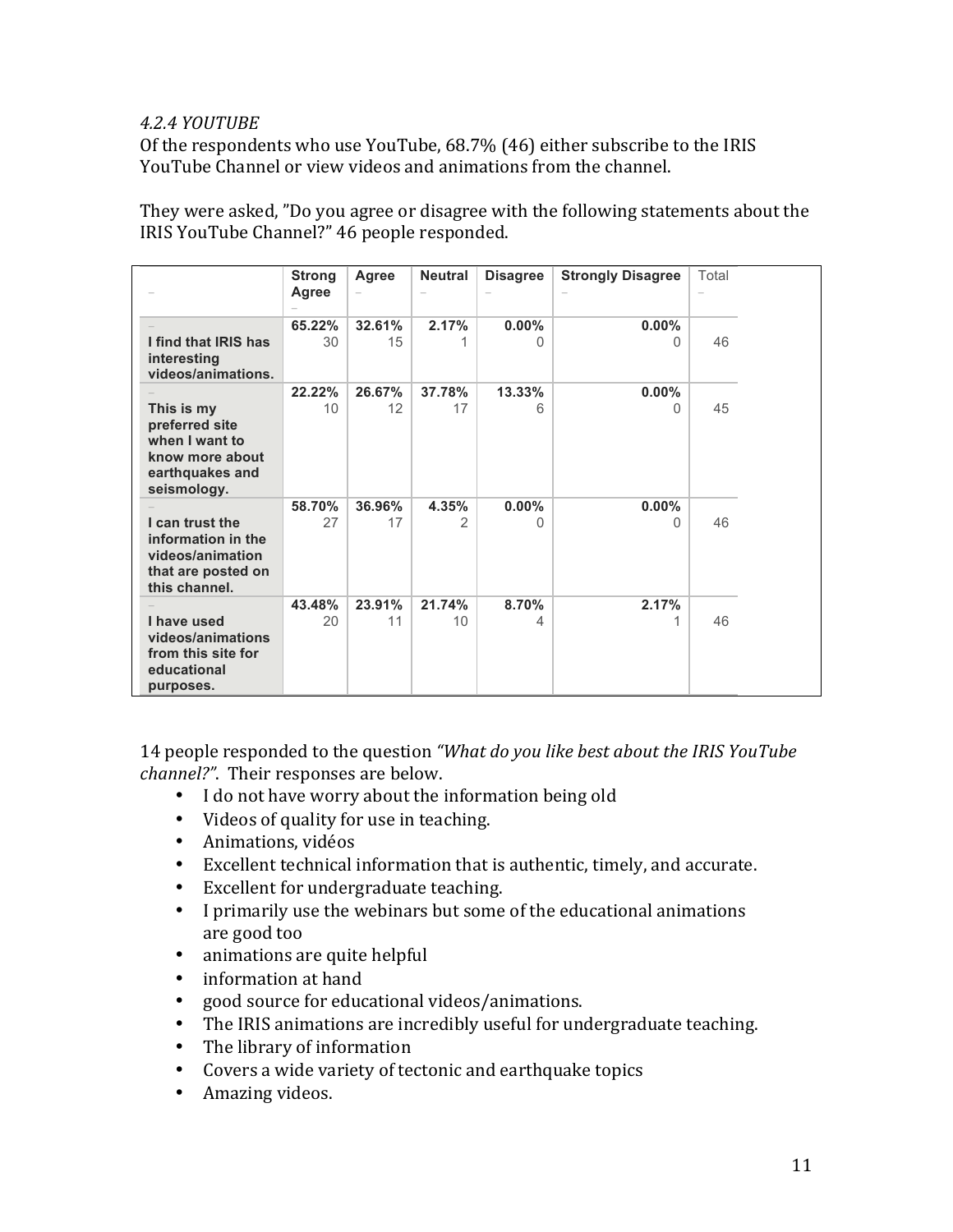• aint following it, but will make sure i do, maybe am missing something there!

12 people responded to the question *"How can the IRIS YouTube Channel be improved?"*. Their responses are below.

- more frequent infor please [sic]
- Cours théorique
- Invest in a high quality microphone and redub the audio on your videos. It is very hard to listen to. (not a criticism of the narrator, just the audio quality).
- I prefer being able to download movies and embed them in my lectures
- maybe add more resources for younger kids?
- It's tricky to embed directly from iris into lecture slides. The versions in other formats on the iris website are more useful to me.
- good to also make the mp4s available for download for presentations in class, etc.
- Add more materials
- More training and how to topics. Make me smarter.
- nothing obvious comes to mine
- Even more content
- aint following it, but will make sure i do, maybe am missing something there!

## *4.2.5 Additional Platforms*

When asked what additional social media platforms IRIS should utilize, respondents suggested Instagram  $(44.4\%; 8)$ , SlideShare  $(33.3\%, 6)$ , Other  $(27.8\%; 5)$ , reddit  $(22.2\%; 4)$ , Vine  $(11.1\%, 2)$  and Tumblr  $(5.6\%; 1)$ . 18 people responded to this question.

The respondents who chose "Other" answered -

- Snapchat
- ResearchGate
- Path
- $777$
- no need for other

## *4.3 Content*

Regarding content, respondents were most interested in seeing posts about seismology  $(97.0\%; 64)$  and earthquakes  $(92.4\%; 61)$ . This was followed by information about education (78.8%; 52), general science (72.7%; 48), current events  $(65.2\%; 43)$ , science policy  $(34.8\%, 23)$  and other  $(4.5\%; 3)$ . 66 people answered this question. Respondents were allowed to choose more than 1 answer so totals do not equal 100%.

The respondents who chose "Other" answered -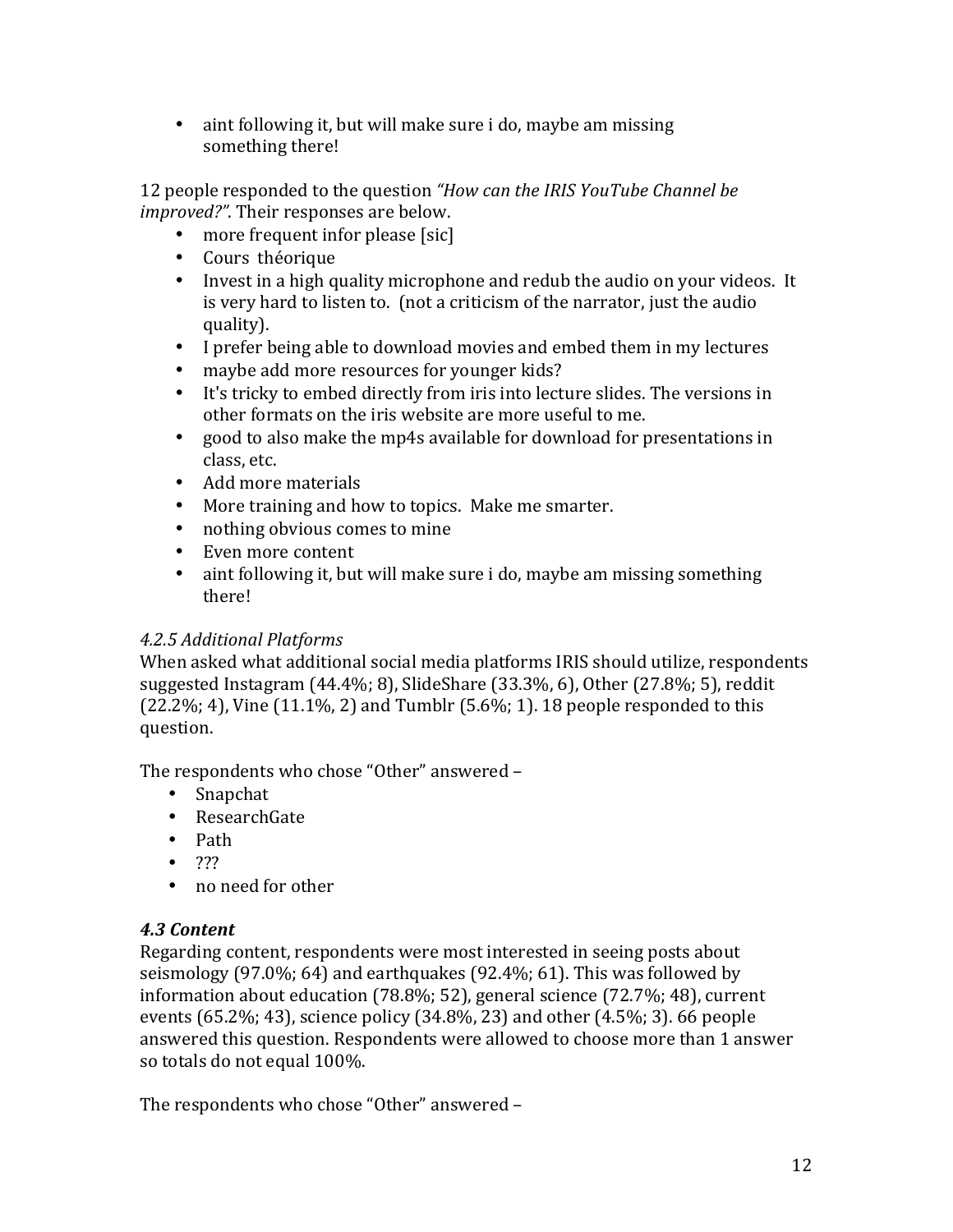- Why is seismology separate from science...?
- All earth science content
- Review of current activity once a month, or at least quarterly with a yearly review



## Q21 In general, I want to see content from **IRIS about**

### *4.4 Media*

There was no strong preference for media type with  $69.7\%$  (46) of people preferring a mix,  $66.7\%$  (44) enjoying articles,  $60.6\%$  (40) liking pictures,  $60.6\%$ 940) liking videos, 59.1% wanting links to resources and  $6.4\%$  (4) preferring "Other". 66 people responded to this question. Respondents were allowed to choose more than 1 answer so totals do not equal 100%.

The respondents who chose "Other" answered -

- Explanation of current events
- Short articles with links
- Lesson plans
- Videos should be a later option more often and the featured option less often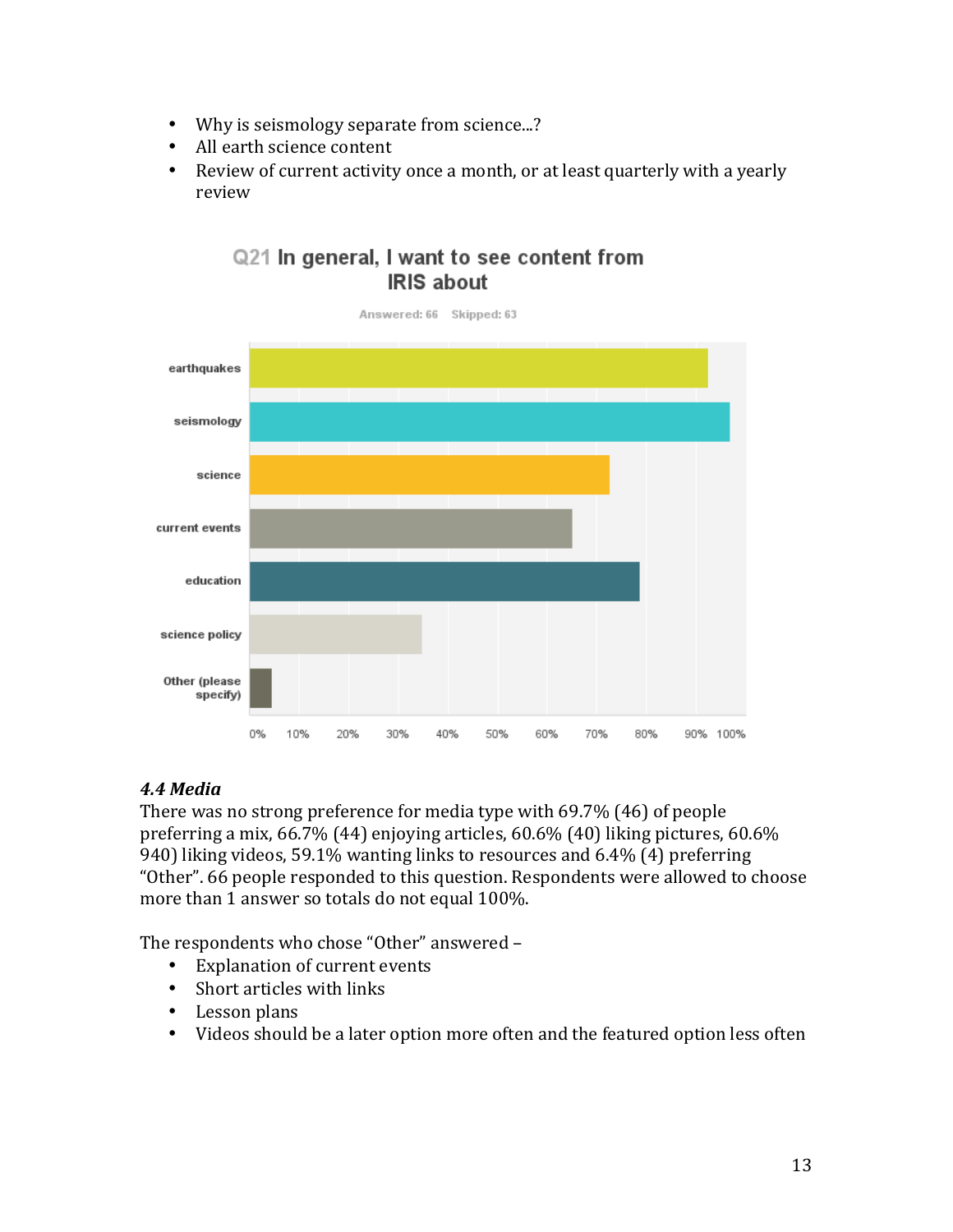

## Q22 When using social media I prefer to see (select all that apply)

## *4.5 General Comments*

18 people replied to the question "Do you have any additional comments about IRIS social media?" Their responses are below.

- Would bring great if there were quarterly chats with updates on events that fall out of the news
- Thank you! Please let us know when you implement the earthquake early warning system again
- Ask school seismology sites + psn.quake.net to carry ISM facebook and twitter addresses
- Merci pour tous
- Keep in mind that many schools block certain social media sites.
- Great Work, Keep it up!
- no
- Excellent idea, please continue using FB and youtube, Good job.
- keep up the good work :)
- Could you please work on your website first? Spaghetti code HTML is not fun to navigate, even as a researcher.
- If vou guys do branch out to Reddit, I'd definitely think setting up some AMAs (ask me anything interviews) would be the place to do it. I know there was a pretty popular one a few months ago with one of Mike Brudzinski's students on induced seismicity that was quite successful.
- i think it being born, so need time
- I don't understand why or how IRIS uses Pinterest. It is the last place I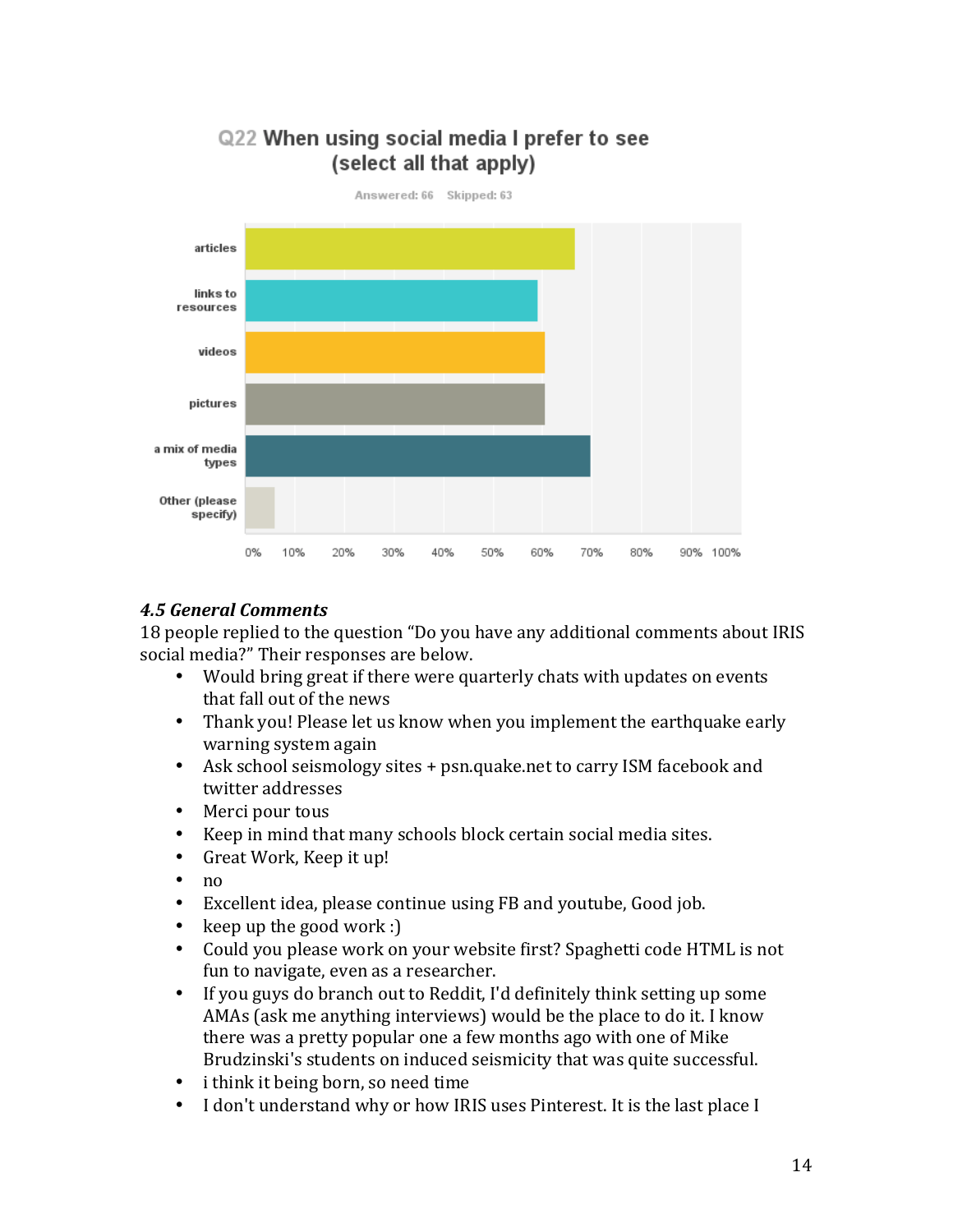would look for legitimate science content. I find Pinterest to be waste of time, so I guess I don't understand IRIS's use of that platform in general unless one wants to look at home decorating ideas, how other people throw parties or dress.

- I began my seismological journey changing photographic paper in an underground vault. IRIS helps me update topics I would otherwise miss,
- Thanks!
- Keep up the good work
- Love iris
- LOVE YOU! UMWAAAAAAHHHHH!

## **5. DISCUSSION**

## *5.1 Demographics*

The demographics of our social media closely mirror global trends. Our user base has a male to female ratio of  $52/46$ , compared to the global ratio of  $53/47$ . We appeal to a slightly older user community than average with  $60\%$  of our user community between the ages of 25-44. We fall below global averages in the 16-24 age group; on 3% of our followers are between the ages of 18-24, as compared to the global average of  $15%$ .

## *5.2 Facebook*

When asked a series of questions regarding the content and posting strategy for the IRIS EPO Facebook page most respondents answered positively. Most respondents said that they found the content to be interesting, with only 1 person disagreeing. All respondents answered that they agreed, strongly agreed or were neutral to the mix of media used as postings. The next question was a "test question" where the respondents were asked a negatively phrased question ("I find the posting to be too frequent") to ensure that they actually responding to the questions rather than just clicking subsequent answers. 61% of people disagreed or strongly disagreed that posting was too frequent, while  $\lt 5\%$  of respondents believed it too be too often. 96% of respondents believed that IRIS provided "high quality information that they could trust" and almost 90% believed that the Facebook page provided good educational resources. 60% of respondents said they used the IRIS EPO Facebook page to stay current on science topics. When asked if this is the page they visit for earthquake information only 47% agreed or strongly agreed, with the other 53% disagreeing or having neutral feelings. This is an area we can improve upon.

The responses to "What do you like best about the IRIS EPO Facebook page?" fell in to several categories; content, education, humor and access. For instance, several people commented that the content was "very informative" and that it was "different" than what they normally see from other pages. Another user said that the page "presents good science in a way I feel is accessible to science-inclined friends in my broader network who aren't necessarily geoscientists". Other users said they enjoyed the page because they could share the information with their students or former students. Four users commented that they enjoyed the use of humor and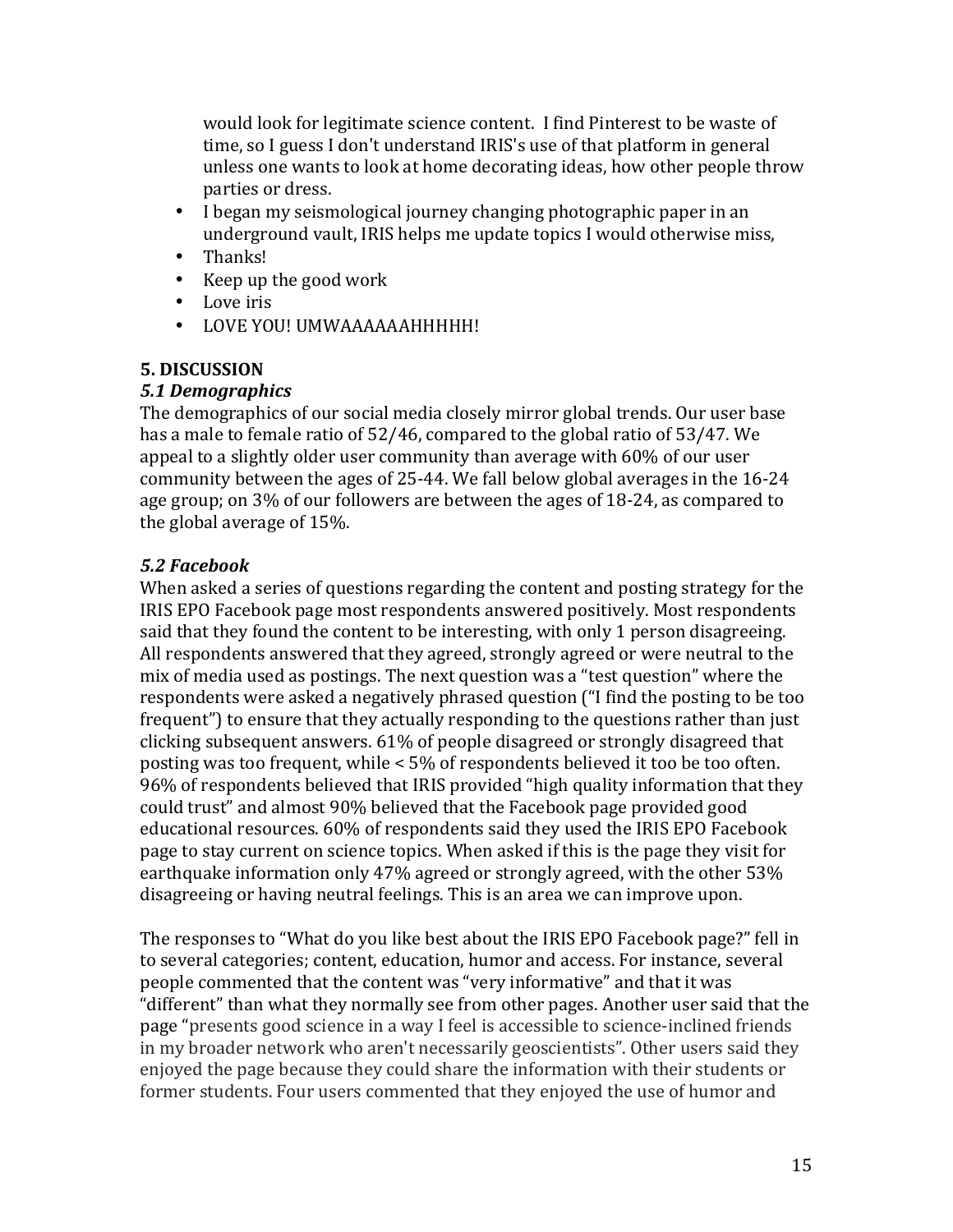"funny science jokes" because it "keeps things interesting". A few users also commented that they appreciated the ease of access because they were already on Facebook and check it regularly.

The written responses to "What can we do to improve the IRIS EPO Facebook page?" were more varied. While many users said we should keep it as is, other users wanted to see more of certain types of content, for instance more news, more posts from partners and affiliates, or more educational resources for younger students or just more posts in general. Finally, users offered some very thoughtful suggestions. One user requested more posting of recent scientific literature, while another suggested posting retrospectives about historic earthquakes. One user expressed frustration with too much scientific data (time series, in particular) and asked that we do a better job explaining the science. Finally, another user pointed out that connectivity can be an issue for watching videos. They stated "one thing- Internet in my region is so slow, so watching videos is not easy :'( Maybe you can use a lower quality version on the page and include a link to the high quality one? Also sometimes using GIF images can be enough, no need to include a video ... you are doing great thanks you."

#### *5.3 Twitter*

45% of respondents said that they follow IRIS EPO on Twitter.

When asked if they found the content on the Twitter feed to be interesting  $90\%$ agreed or strongly agreed. The rest of the respondents were neutral. 69% of respondents found the number of tweets per day to be appropriate, while only  $3\%$ thought there were either too few or too many. 93% of the respondents believed that the IRIS EPO Twitter account provides good educational information and material. The next question was a "test question" where the respondents were asked the negatively phrased question "I find that IRIS EPO retweets too much content." 86% of respondents disagreed or strongly disagreed or had no strong feelings about this question. When asked if the IRIS EPO Twitter feed was a "trusted source for earthquake information" 93% said that it was, while 7% were neutral.

The written responses to the questions "What do you like best about IRIS EPO Twitter page?" mentioned that they particularly enjoyed access to Teachable Moments and other educational material and the functionality and conciseness of Twitter itself. One respondent commented, "I set up notifications for your tweets, I read every damn thing you tweet! Haha #LoveYourTweets".

When asked, "What can we do to improve the IRIS EPO Twitter page?" respondents replied that they'd like more images, more materials and retweets by famous earthquake experts.

### *5.4 Pinterest*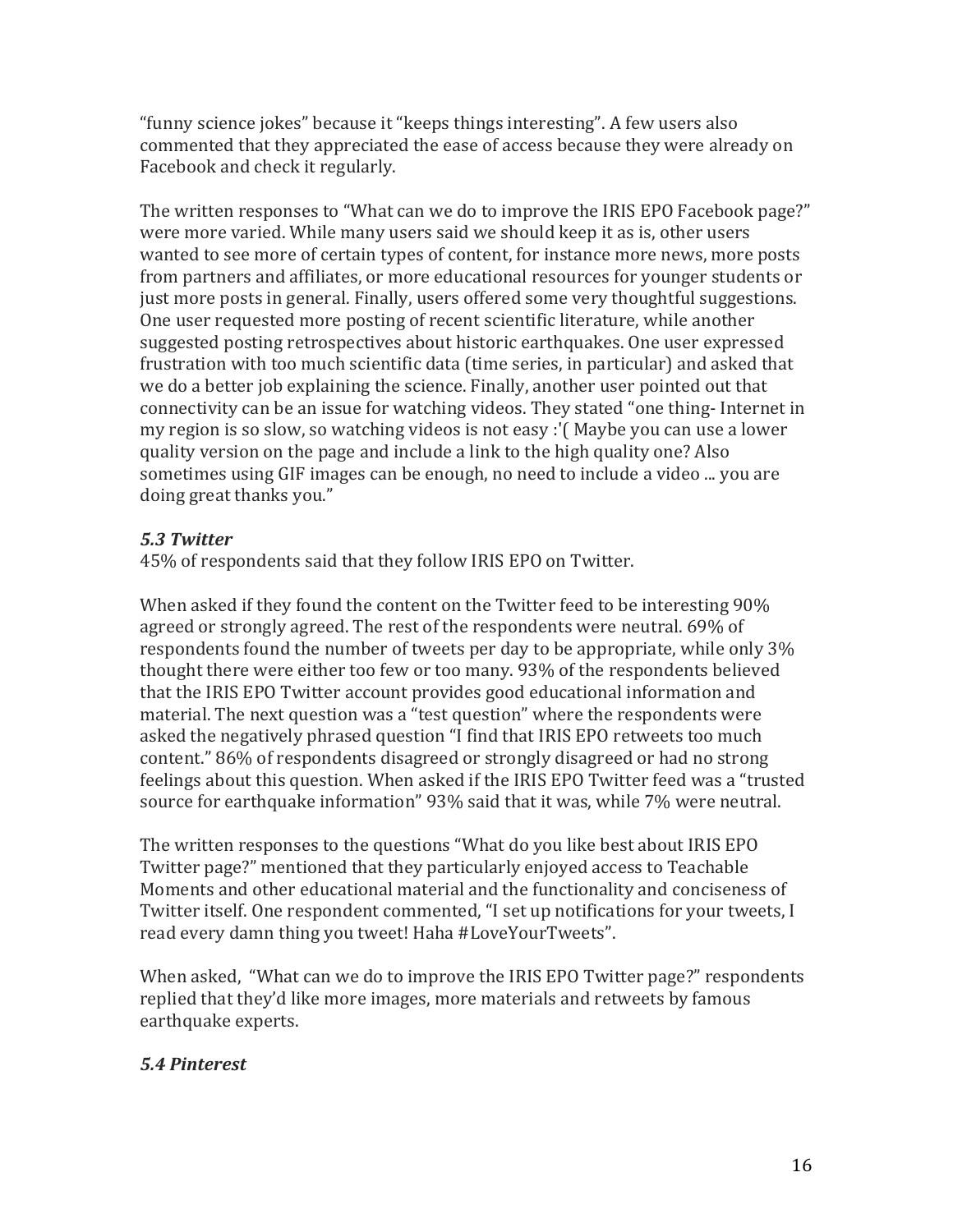The one user that respondent that they follow IRIS on Pinterest strongly agreed that the page has high quality, trustworthy information and they agreed that they use the page to get educational information and materials.

Although our Pinterest platform is relatively new (started on March 4, 2016) it already garners more than 15,000 average monthly viewers. Because only one of the people that responded to our survey follows us on Pinterest this implies that our new Pinterest page is accessing an entirely different user community than our other social media platforms.

### *5.5 YouTube*

67% of respondents said that they follow the IRIS YouTube Channel or watch videos on the Channel. One respondent replied "Other" and replied "I watch the videos on your website and use them in my lecture as a main component".

Respondents were asked if they agreed or disagreed with a series of statements about the IRIS YouTube Channel. 98% of respondents said that they find IRIS animations/videos interesting and 96% said that they can trust the information posted on the YouTube Channel. 67% of people said that they had used videos or animation from IRIS for educational purposes. This number is unexpected high considering that many of the people who responded to the survey may not have been educators. 49% of respondents said that the IRIS YouTube Channel was their preferred site for learning more about earthquake, 38% were neutral on this topic and  $13\%$  disagreed. This is an area that we can improve upon.

There were 14 responses to the question "What do you like best about the IRIS YouTube Channel?". Four people commented that the videos were useful for teaching. For example one respondent commented, "IRIS animations are incredibly useful for undergraduate teaching". Several others commented that the channel is a "library of information" that "covers a wide range of tectonic and earthquake topics". Several respondents referred to the timeliness of the information saving that they didn't need to "worry about the information being old" and that the channel has "excellent technical information that is authentic, timely and accurate."

Many respondents requested more materials and content, more frequent postings and information for younger children. Others commented that they wanted more theoretical courses and training topics. Several respondents commented about needing different types of video formats that could more easily be loaded into lecture slides and presentations. Finally, one person commented on the poor sound quality in some of the videos and suggested using a different microphone. The concerns from users about the video format and the sound quality are well-taken, and are areas that are easy to improve upon.

### *5.6 Other Platforms*

44% of respondents indicated that they would like to see IRIS start an Instagram account, while smaller numbers suggested SlideShare (from LinkedIn) and reddit.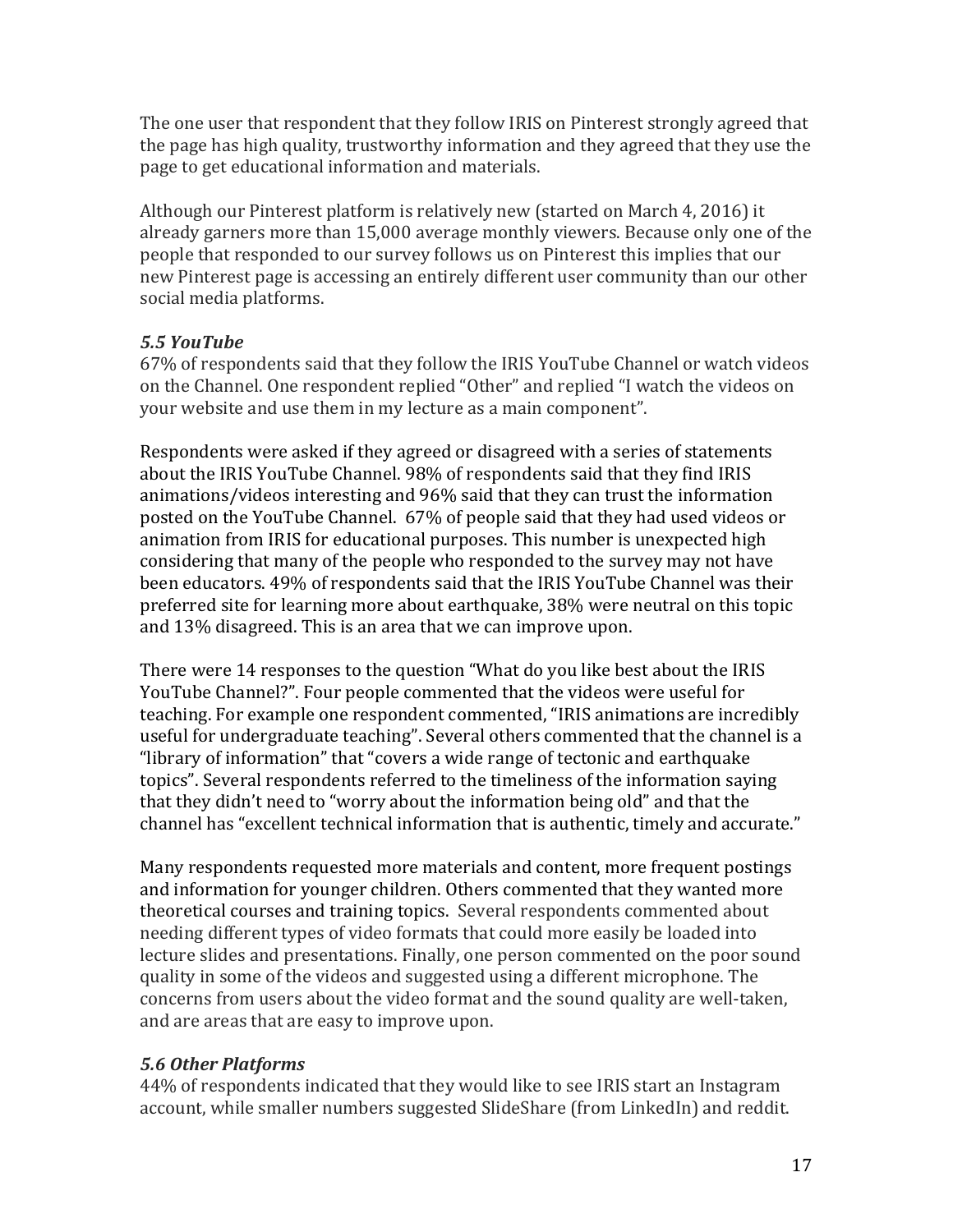#### *5.7 Content*

When asked what content they would like to see from IRIS survey respondents overwhelming indicated that they want to see content about seismology  $(97%)$  and earthquake (92%). Respondents were also interested in education (79%), general science  $(73%)$  and current events  $(65%)$ . Only  $34%$  were interested in receiving information about science police. Suggestions for content included "all earth science content", "explanations of current events", "lesson plans" and a "review of current...monthly or yearly activity".

In terms of the types of medias presented, there was no clear preference between articles, links, videos and pictures. Most people seemed to prefer a mix of media types. However, one user commented that videos should be featured less often. Suggestions for media types included "short articles with links".

#### *5.8 Additional comments*

At the end of the survey the respondents were asked if they had any additional comments about IRIS Social Media. There was lot of positive feedback as well as many helpful suggestions. In particular, one user suggested using reddit Ask Me Anything (AMA) sessions, as these have been implemented successfully by other science organizations in the past. Another respondent expressed confusion over why IRIS would have a Pinterest page, as Pinterest has the reputation of being about "home decorating ideas, how other people dress and throw parties". Although Pinterest still serves those functions it's heavily used by educators to find and organize lessons and educational information.

#### **6. Conclusions**

Based on the results of this survey IRIS updated its existing social media strategy. A few of the changes included posting more peer-reviewed scientific literature, posting more often on Twitter, retweeting less on Twitter, following and amplifying the voices of smaller organizations and less well-known scientists and posting more retrospectives about past historic earthquakes. Implementing these changes increased post engagement and helped to grow the IRIS EPO online community. We will also set up a Reddit account and start contributing to the Reddit community.

Based on the success of this survey IRIS EPO will conduct a follow-up social media survey every 18 months. We are especially interested to discover if the changes in the social media strategy helped to address areas this survey identified as having potential for improvement.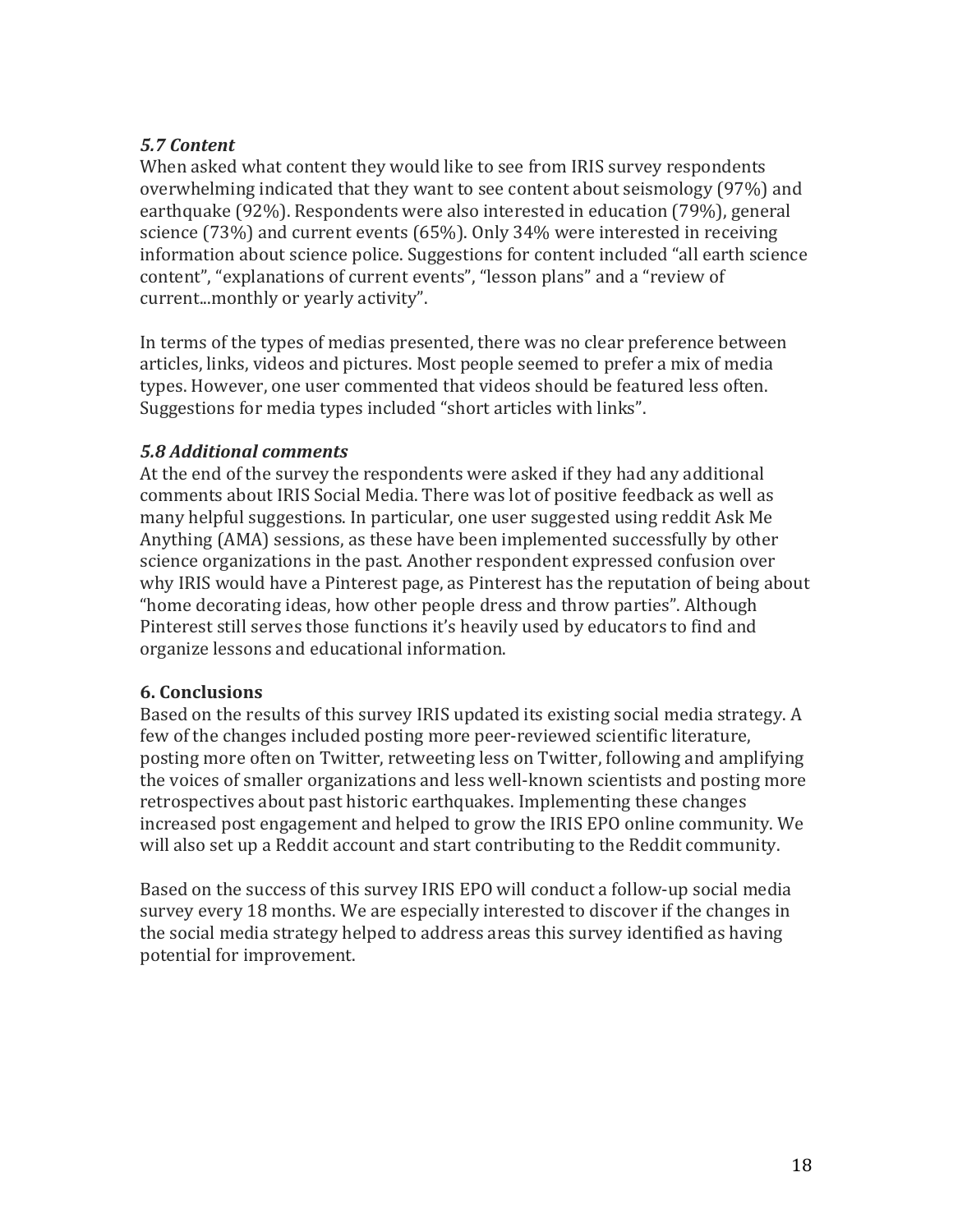## **Q1 Do you use social media (Facebook, Twitter, Pinterest, Tumblr, etc.)?**



| <b>Answer Choices</b> | <b>Responses</b> |
|-----------------------|------------------|
| Yes                   | 118<br>91.47%    |
| No                    | 8.53%<br>11      |
| Total                 | 129              |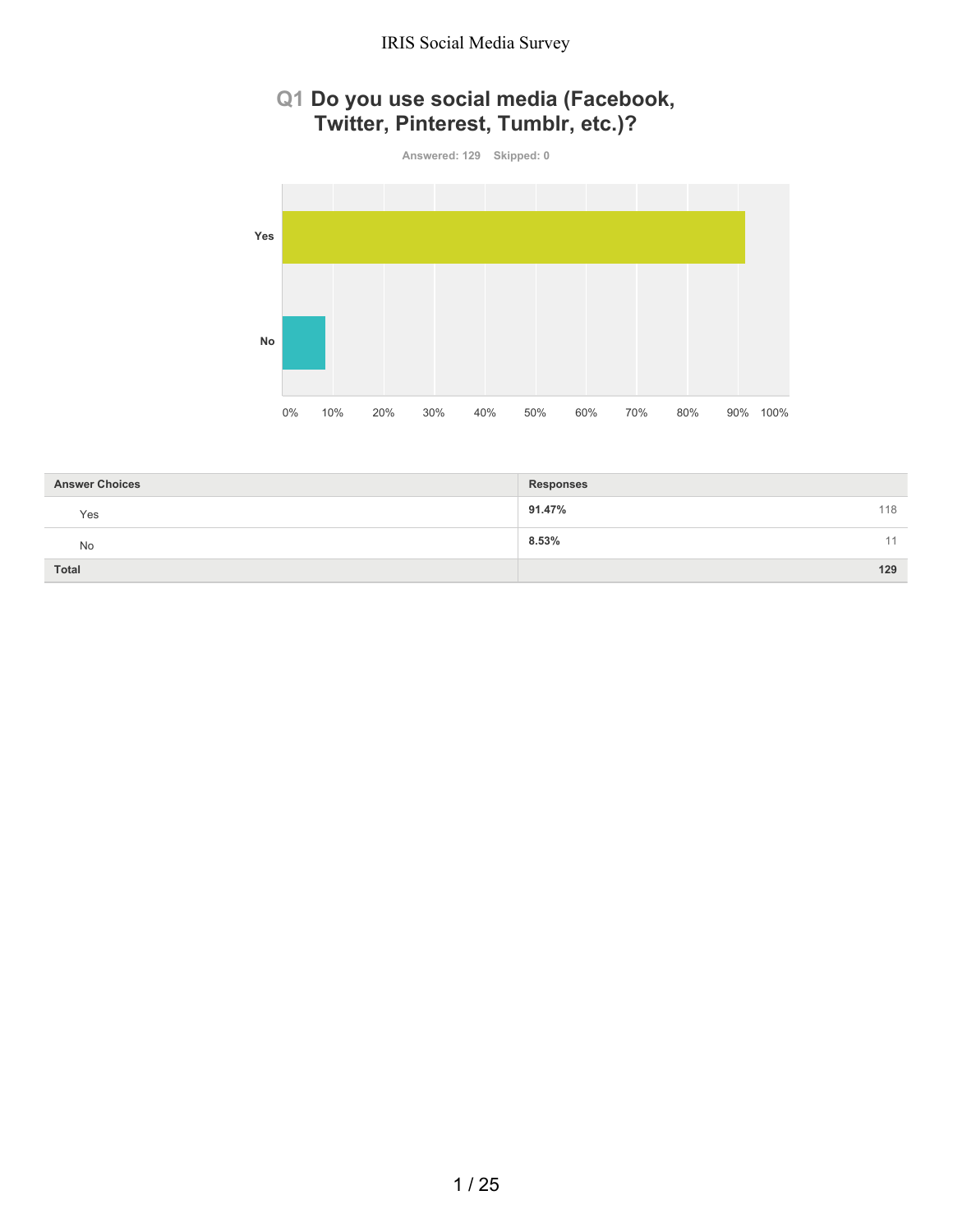

# **Q2 If so, which social media platforms do you use? Select all the apply.**

| <b>Answer Choices</b>         | <b>Responses</b> |
|-------------------------------|------------------|
| Faceboo                       | 104<br>80.62%    |
| Twitter                       | 54<br>41.86%     |
| Pinterest                     | 22<br>17.05%     |
| YouTube                       | 78<br>60.47%     |
| LinkedIn                      | 60<br>46.51%     |
| Tumblr                        | 5<br>3.88%       |
| Instagram                     | 33<br>25.58%     |
| reddit                        | 12<br>9.30%      |
| Google+                       | 35<br>27.13%     |
| I don't use social media      | 10<br>7.75%      |
| <b>Total Respondents: 129</b> |                  |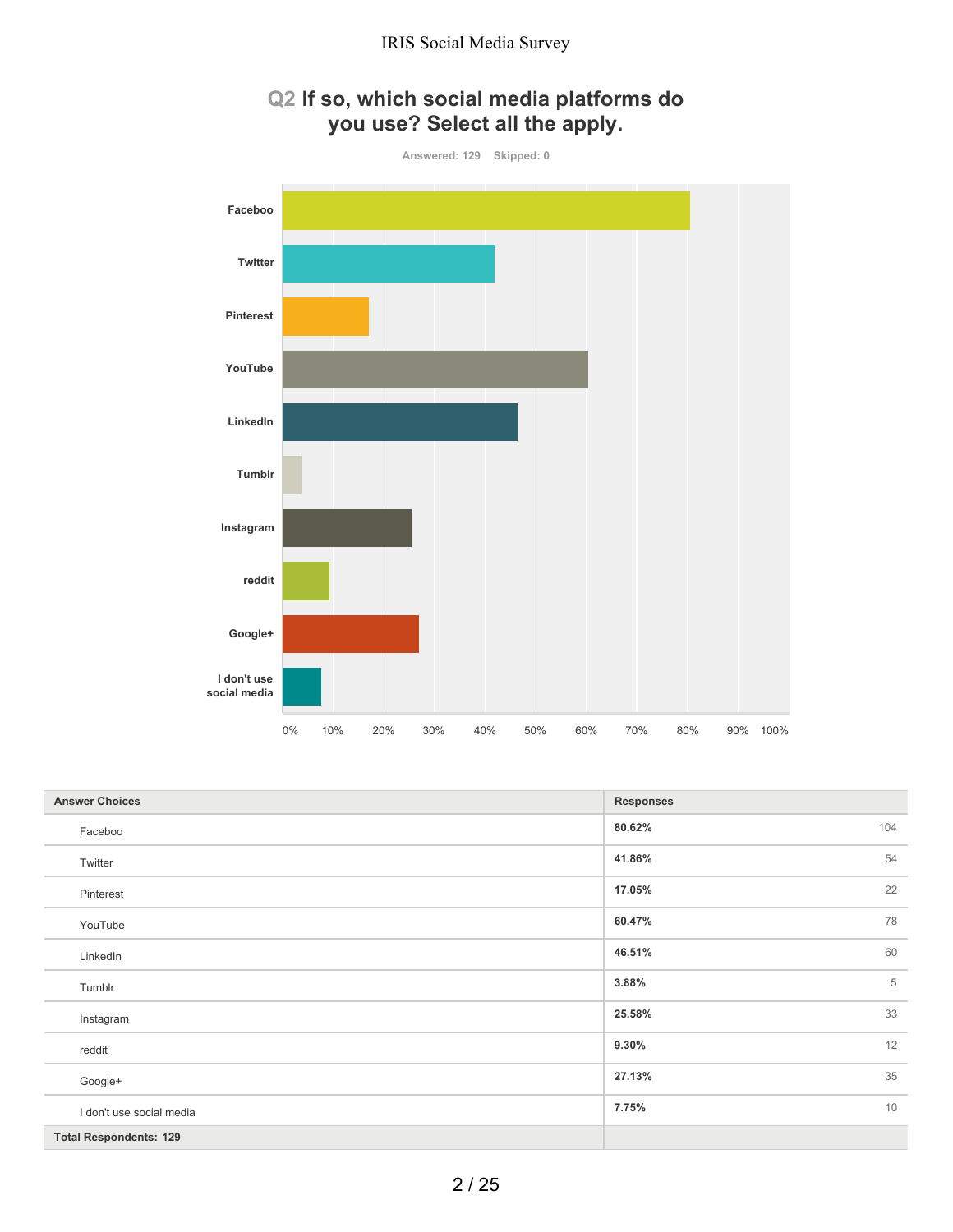## **Q3 Do you follow IRIS on any social media sites?**

**Answered: 117 Skipped: 12 Yes No** 0% 10% 20% 30% 40% 50% 60% 70% 80% 90% 100%

| <b>Answer Choices</b> | <b>Responses</b> |
|-----------------------|------------------|
| Yes                   | 64.10%<br>75     |
| No                    | 35.90%<br>42     |
| Total                 | 117              |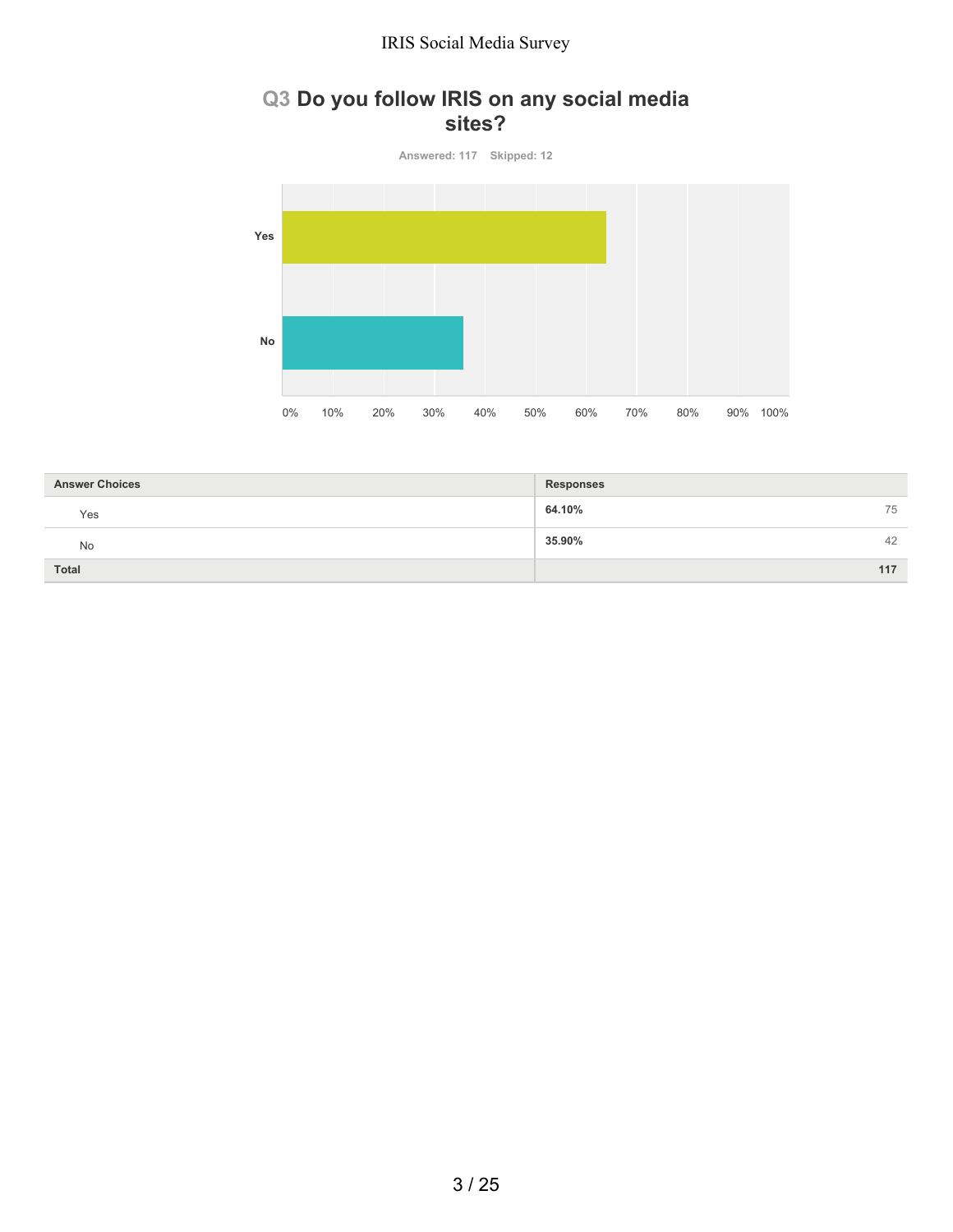# **Q4 Do you follow IRIS EPO on Facebook?**



| <b>Answer Choices</b> | <b>Responses</b> |    |
|-----------------------|------------------|----|
| Yes                   | 71.62%           | 53 |
| No                    | 28.38%           | 21 |
| Total                 |                  | 74 |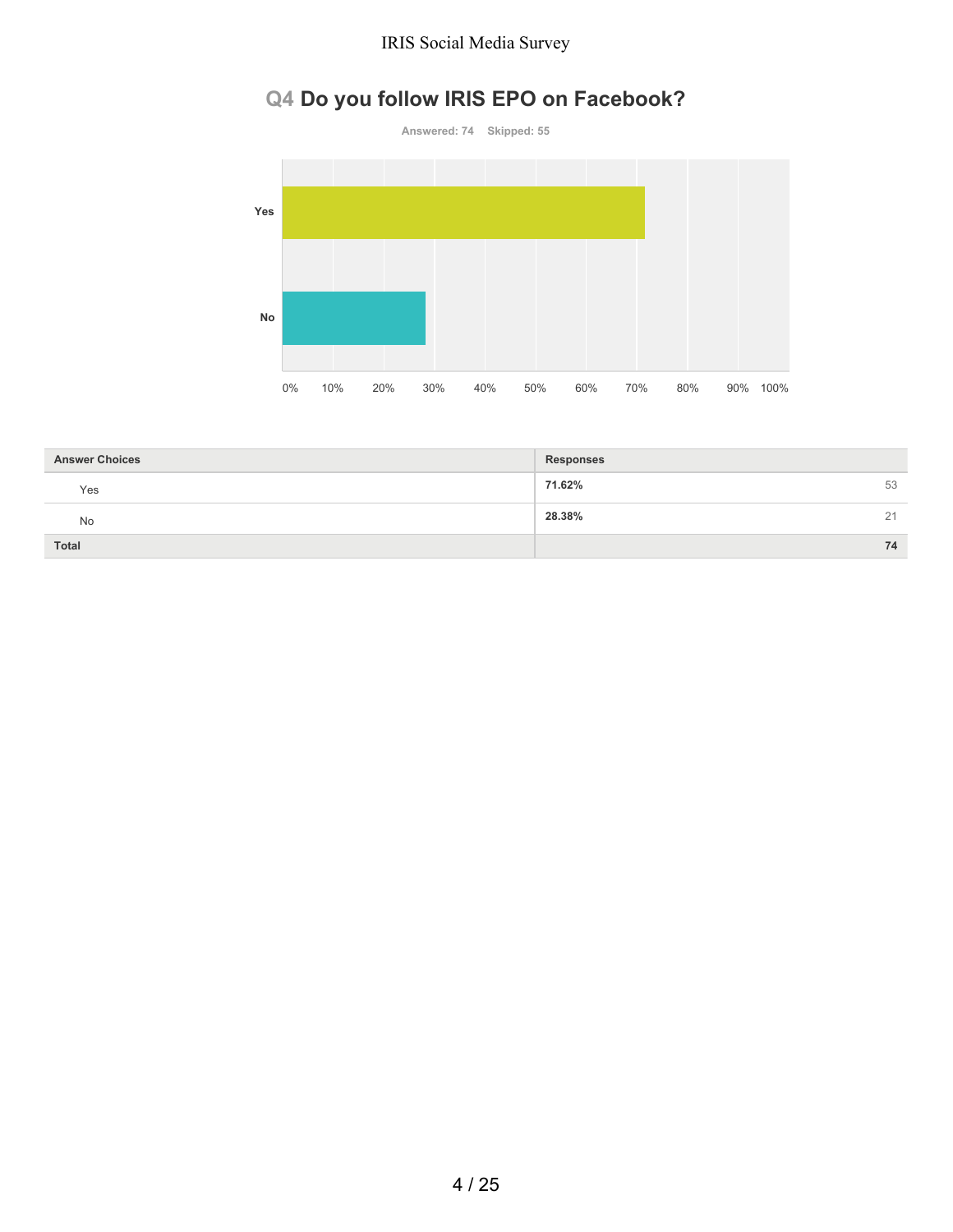## **Q5 Do you agree or disagree with the following statements about the IRIS Education and Public Outreach Facebook page?**

**Answered: 47 Skipped: 82**



|                                                                       | <b>Strongly Agree</b> | Agree  | <b>Neutral</b> | <b>Disagree</b> | <b>Strongly</b><br><b>Disagree</b> | Total | Weighted<br>Average |
|-----------------------------------------------------------------------|-----------------------|--------|----------------|-----------------|------------------------------------|-------|---------------------|
| I find the content interesting.                                       | 46.81%                | 46.81% | 4.26%          | 2.13%           | $0.00\%$                           |       |                     |
|                                                                       | 22                    | 22     | 2              |                 | $\Omega$                           | 47    | 1.62                |
| I find the mix of videos, articles, pictures and other types of posts | 38.30%                | 40.43% | 21.28%         | $0.00\%$        | $0.00\%$                           |       |                     |
| to be balanced.                                                       | 18                    | 19     | 10             | $\Omega$        | $\Omega$                           | 47    | 1.83                |
| I find the posting to be too frequent.                                | 2.17%                 | 2.17%  | 34.78%         | 47.83%          | 13.04%                             |       |                     |
|                                                                       |                       |        | 16             | 22              | 6                                  | 46    | 3.67                |
| I find that this page provides high quality information that I can    | 55.32%                | 40.43% | 2.13%          | 2.13%           | $0.00\%$                           |       |                     |
| trust.                                                                | 26                    | 19     |                |                 | $\Omega$                           | 47    | 1.51                |
| I find this page to have good educational resources.                  | 44.68%                | 44.68% | 6.38%          | 4.26%           | $0.00\%$                           |       |                     |
|                                                                       | 21                    | 21     | 3              | $\overline{2}$  | $\Omega$                           | 47    | 1.70                |
| I use this page to stay current on science topics.                    | 21.28%                | 38.30% | 29.79%         | 8.51%           | 2.13%                              |       |                     |
|                                                                       | 10                    | 18     | 14             | 4               |                                    | 47    | 2.32                |
| This is a page I visit for earthquake information.                    | 14.89%                | 31.91% | 29.79%         | 8.51%           | 14.89%                             |       |                     |
|                                                                       | ⇁                     | 15     | 14             | 4               |                                    | 47    | 2.77                |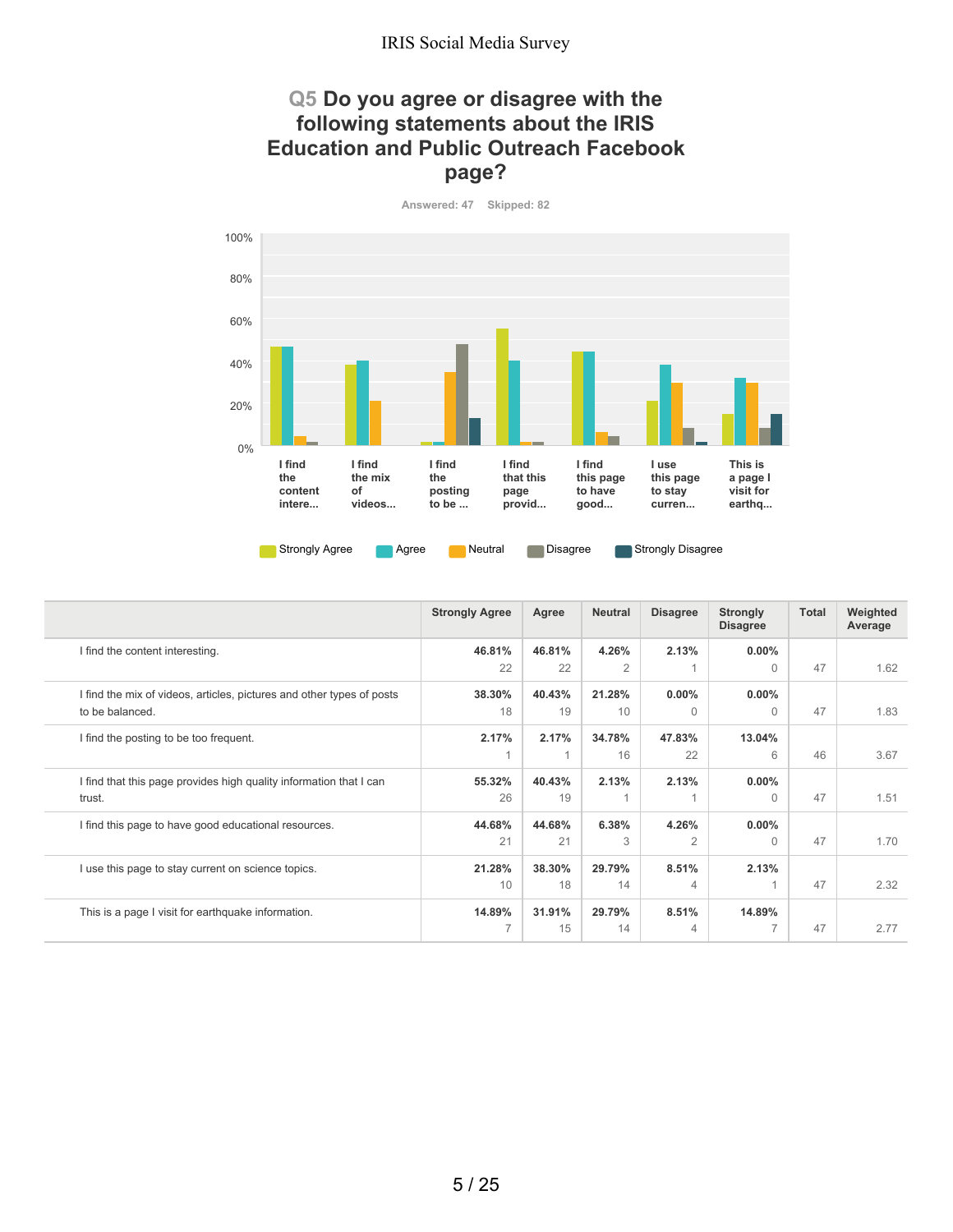# **Q6 What do you like best about the IRIS Facebook page?**

**Answered: 20 Skipped: 109**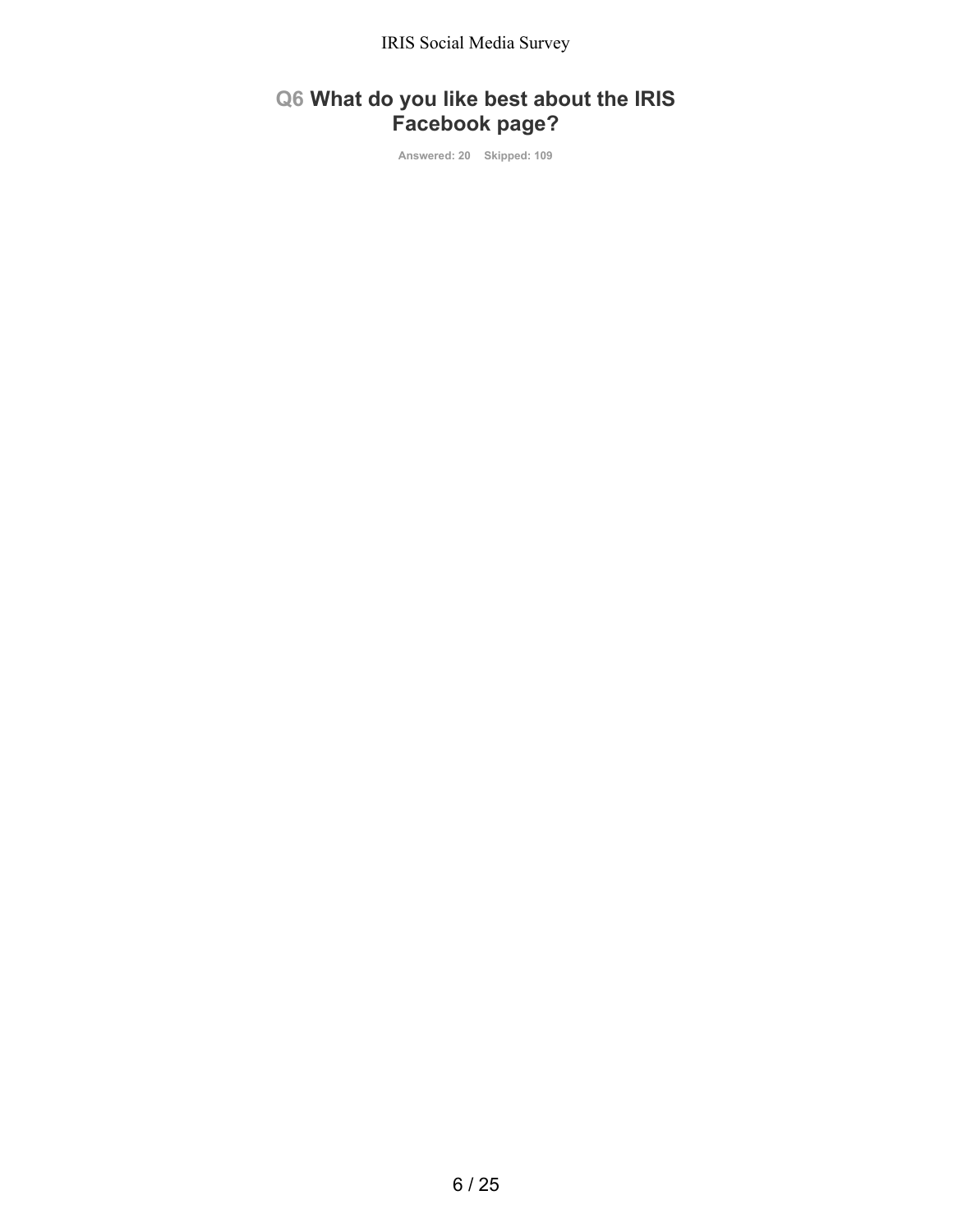# **Q7 How can the IRIS Facebook page be improved?**

**Answered: 15 Skipped: 114**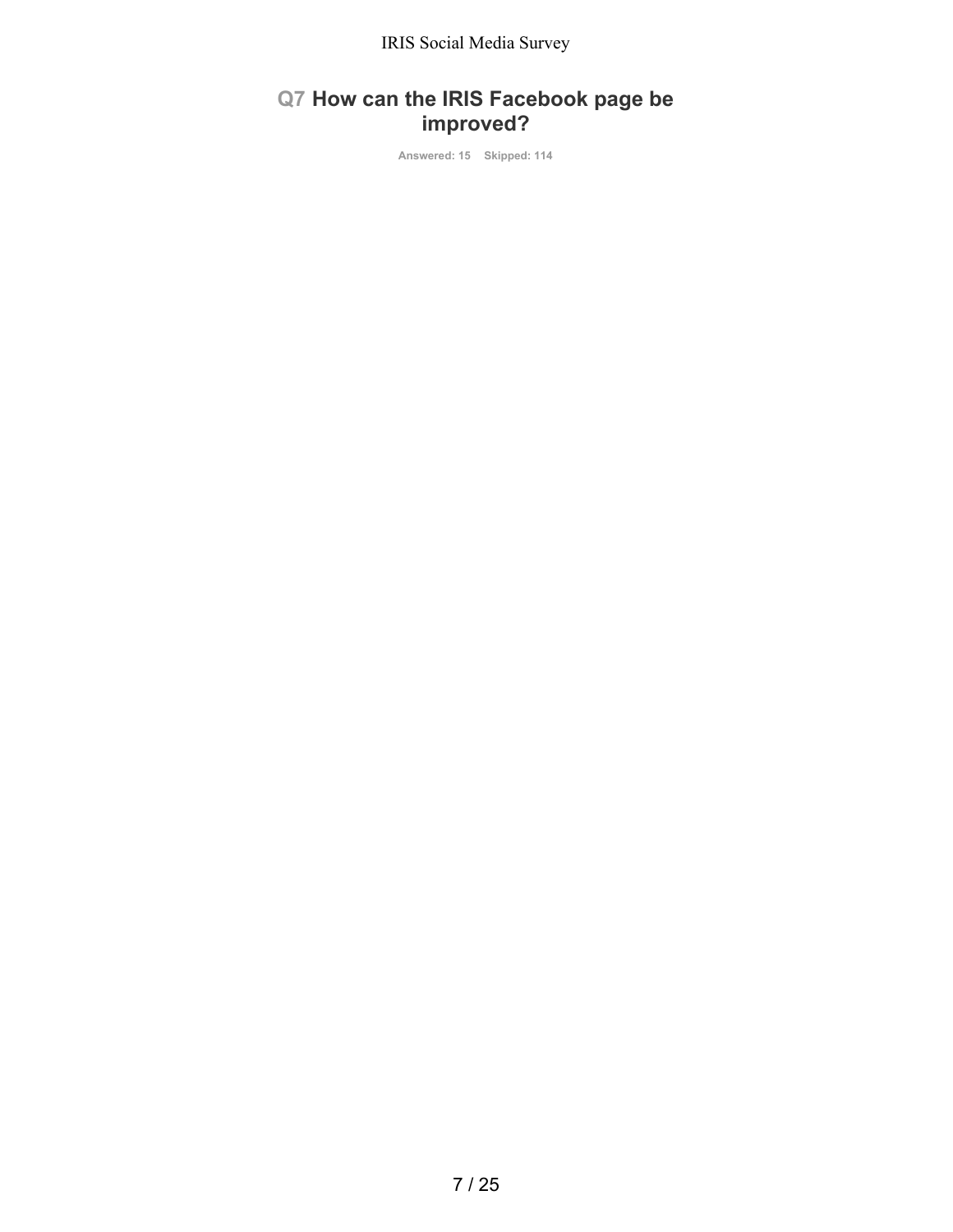# **Q8 Do you follow IRIS on Twitter?**



| <b>Answer Choices</b> | <b>Responses</b> |    |
|-----------------------|------------------|----|
| Yes                   | 44.78%           | 30 |
| No                    | 55.22%           | 37 |
| Total                 |                  | 67 |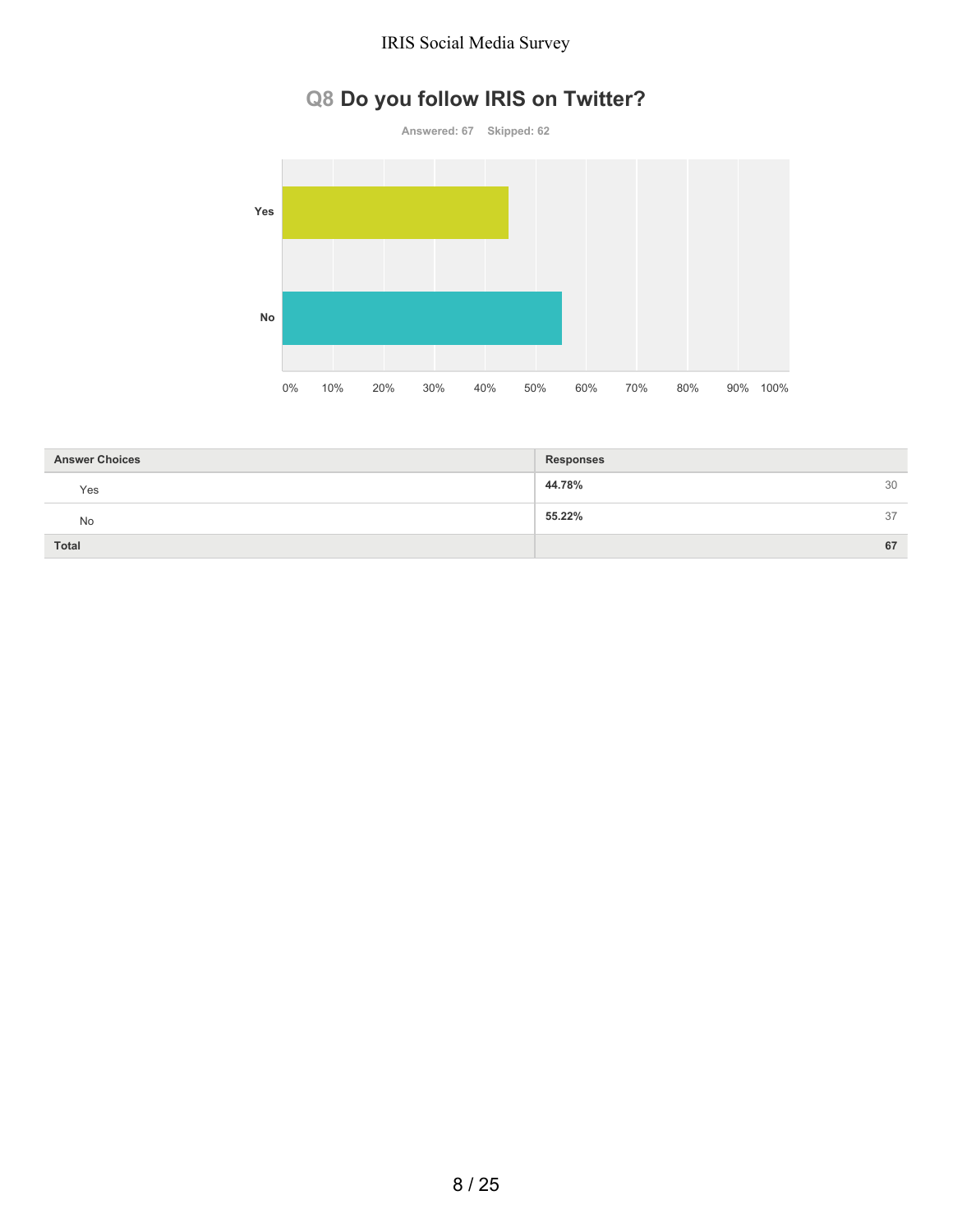## **Q9 Do you agree or disagree with the following statements about the IRIS\_EPO Twitter page?**



|                                                                 | <b>Strongly Agree</b> | Agree  | <b>Neutral</b> | <b>Disagree</b> | <b>Strongly</b><br><b>Disagree</b> | Total | Weighted<br>Average |
|-----------------------------------------------------------------|-----------------------|--------|----------------|-----------------|------------------------------------|-------|---------------------|
| I find the content on this feed to be interesting.              | 34.48%                | 55.17% | 10.34%         | $0.00\%$        | $0.00\%$                           |       |                     |
|                                                                 | 10                    | 16     | 3              | 0               | $\Omega$                           | 29    | 1.76                |
| I find the number of tweets per day to be appropriate.          | 27.59%                | 41.38% | 27.59%         | 3.45%           | $0.00\%$                           |       |                     |
|                                                                 | 8                     | 12     | 8              |                 | $\Omega$                           | 29    | 2.07                |
| I find IRIS EPO to be a good source for educational information | 44.83%                | 48.28% | 6.90%          | $0.00\%$        | $0.00\%$                           |       |                     |
| and products.                                                   | 13                    | 14     | 2              | U               | $\bigcap$                          | 29    | 1.62                |
| I find that IRIS EPO retweets too much content.                 | 3.57%                 | 10.71% | 39.29%         | 28.57%          | 17.86%                             |       |                     |
|                                                                 |                       | 3      | 11             | 8               | 5                                  | 28    | 3.46                |
| IRIS EPO is a trusted source for earthquake information.        | 62.07%                | 31.03% | 6.90%          | $0.00\%$        | $0.00\%$                           |       |                     |
|                                                                 | 18                    | 9      | 2              | $\Omega$        | $\Omega$                           | 29    | 1.45                |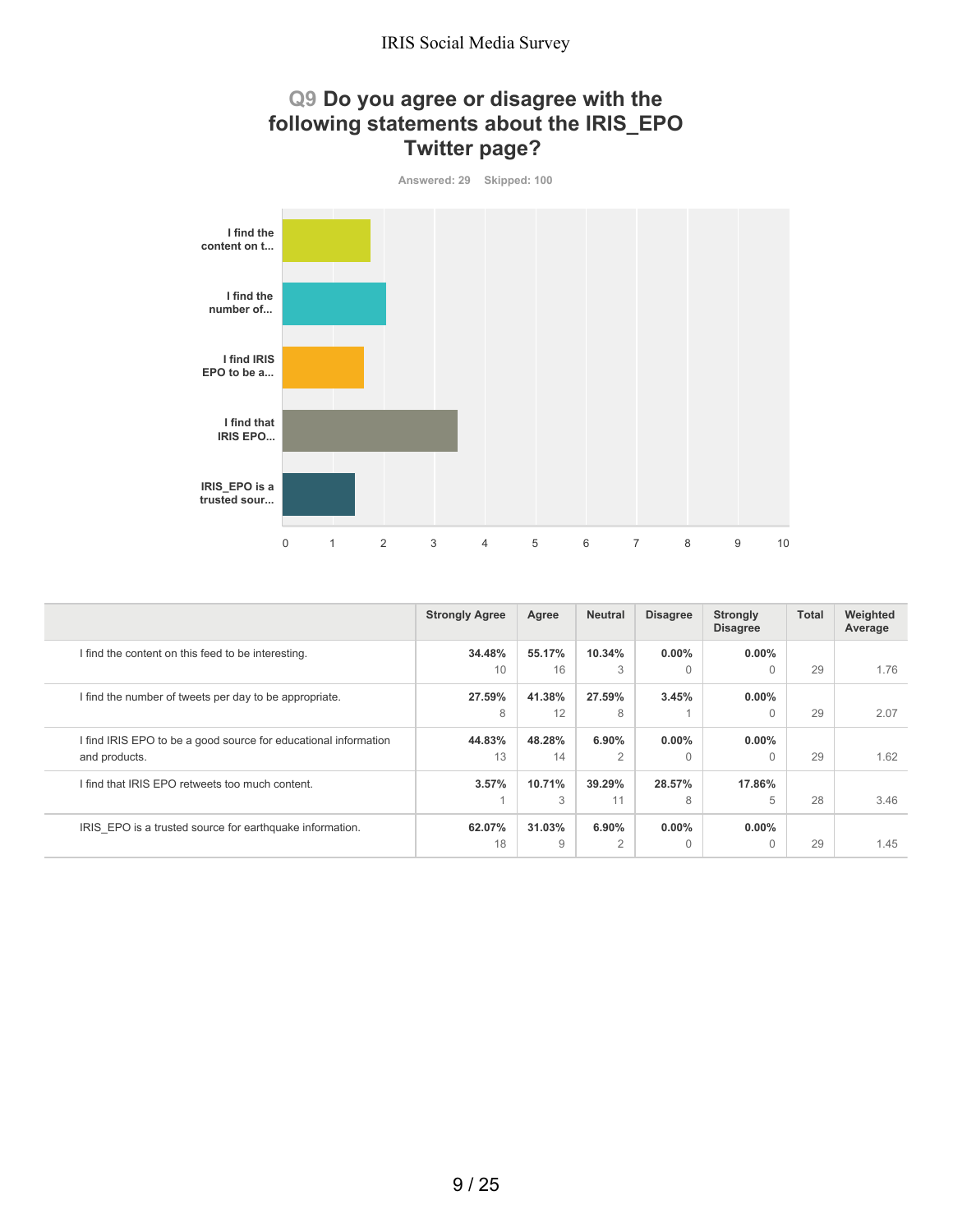## **Q10 What do you like best about the IRIS\_EPO Twitter account?**

**Answered: 7 Skipped: 122**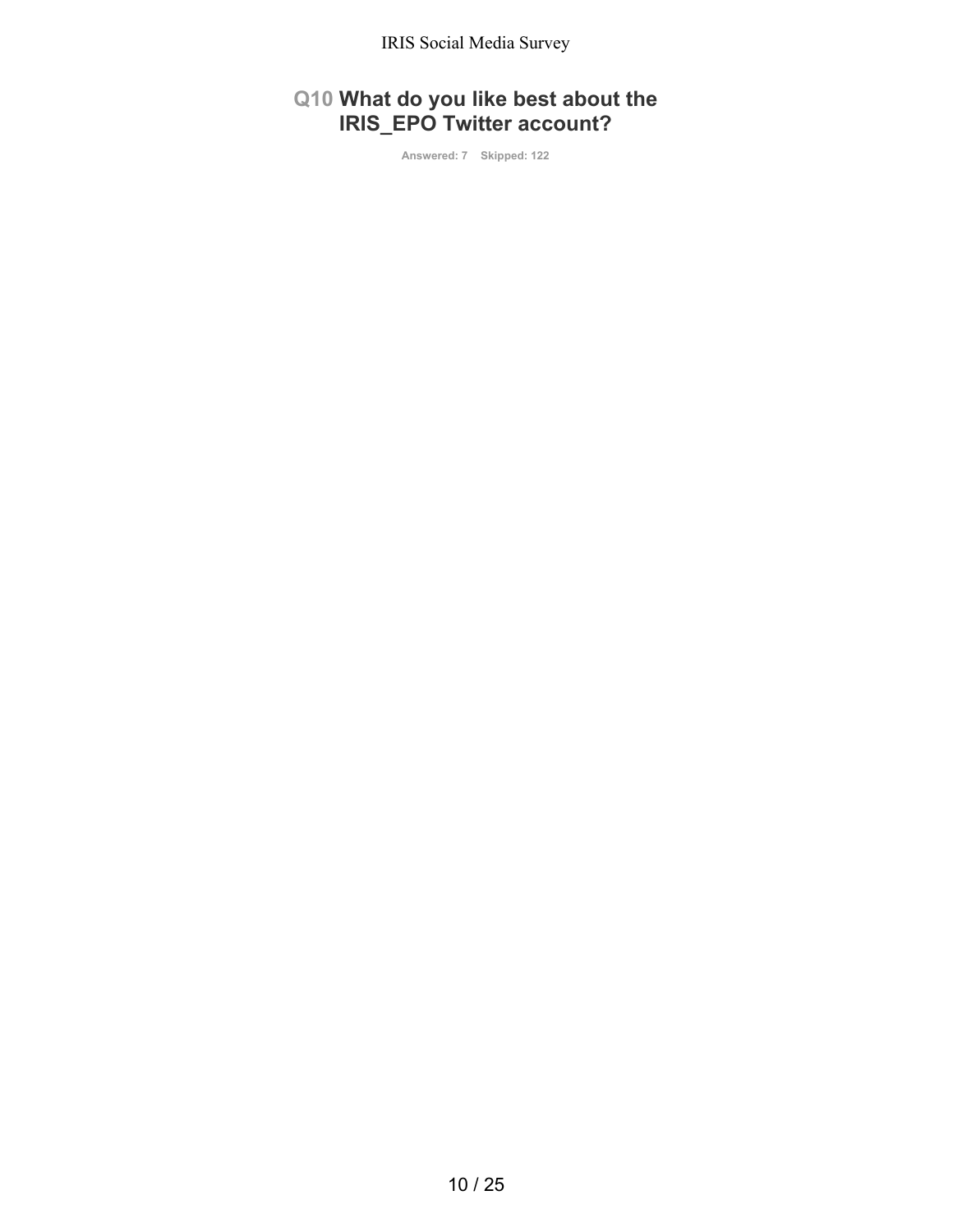## **Q11 How can the IRIS\_EPO Twitter account be improved?**

**Answered: 6 Skipped: 123**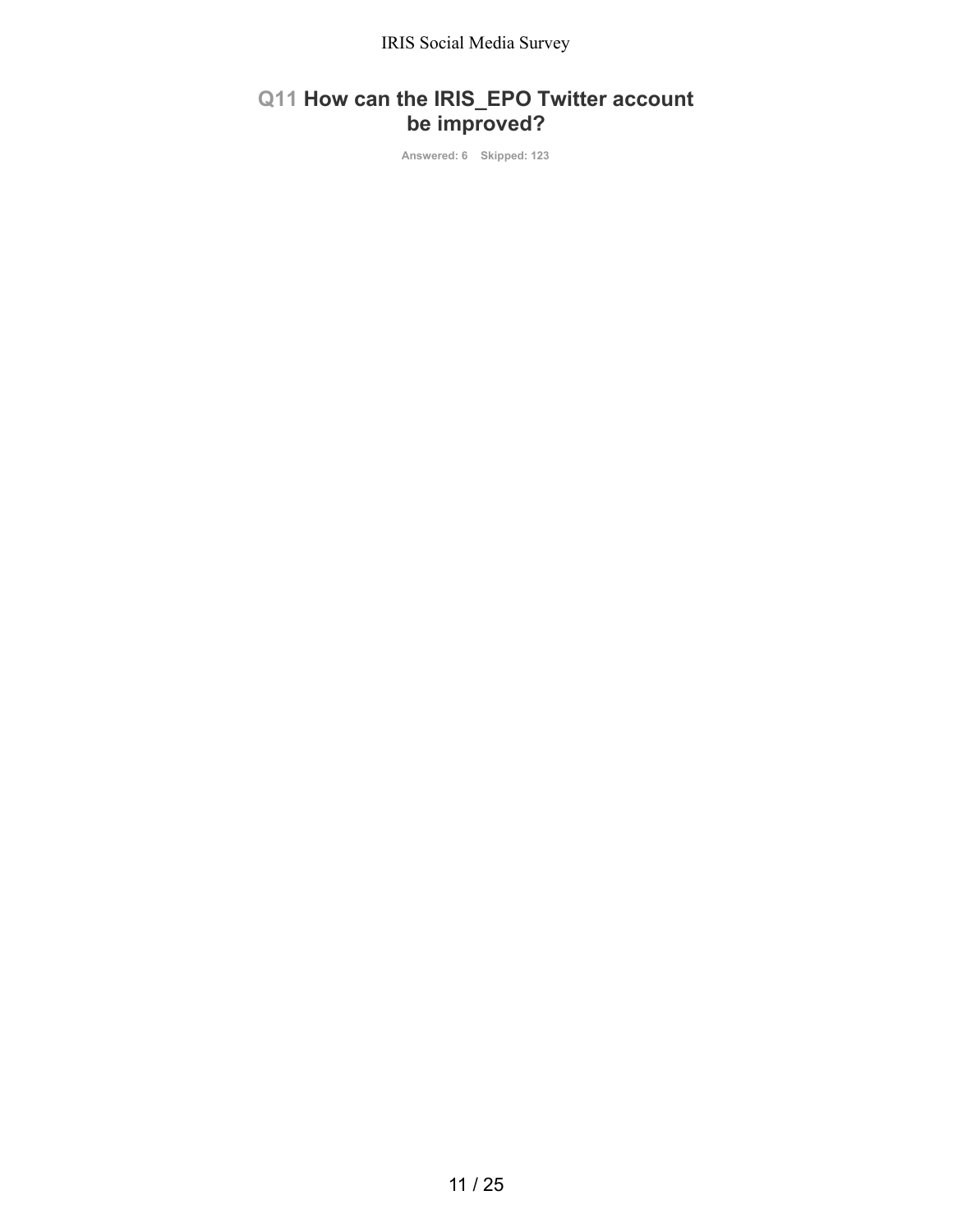# **Q12 Do you follow IRIS on Pinterest?**



| <b>Answer Choices</b> | <b>Responses</b> |
|-----------------------|------------------|
| Yes                   | 1.49%            |
| No                    | 98.51%<br>66     |
| <b>Total</b>          | 67               |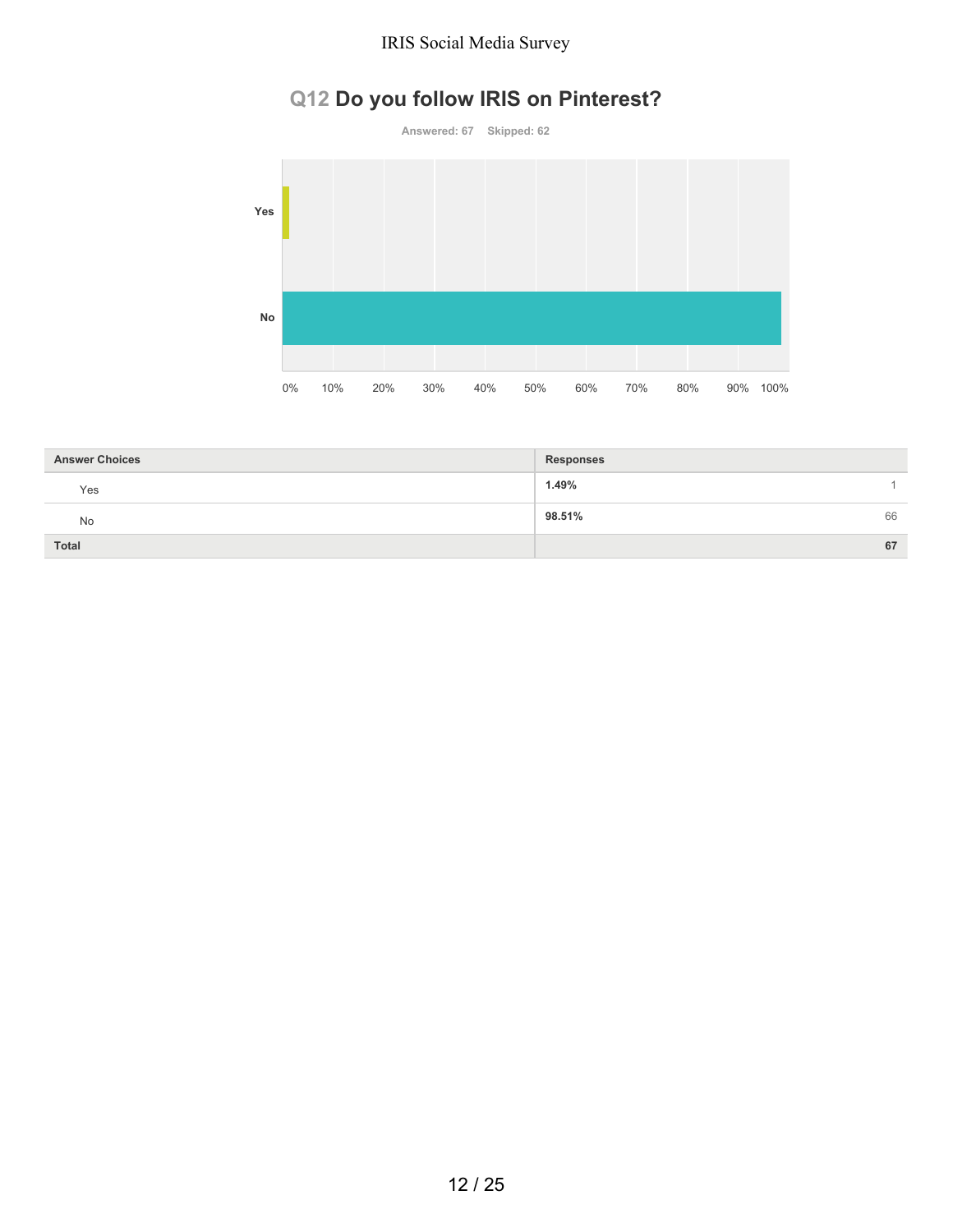## **Q13 Do you agree or disagree with the following statements about the IRIS Pinterest page?**



|                                                     | <b>Strongly</b><br>Agree | Agree    | <b>Neutral</b> | <b>Disagree</b> | <b>Strongly Disagree</b> | <b>Total</b> | Weighted<br>Average |
|-----------------------------------------------------|--------------------------|----------|----------------|-----------------|--------------------------|--------------|---------------------|
| I find that this page has high quality information. | 100.00%                  | $0.00\%$ | $0.00\%$       | $0.00\%$        | $0.00\%$                 |              |                     |
|                                                     |                          |          | 0              | 0               | 0                        |              | 1.00                |
| I find educational materials using this page.       | $0.00\%$                 | 100.00%  | $0.00\%$       | $0.00\%$        | $0.00\%$                 |              |                     |
|                                                     |                          |          | 0              | $\Omega$        | 0                        |              | 2.00                |
| I can trust information that has been pinned by     | 100.00%                  | $0.00\%$ | $0.00\%$       | $0.00\%$        | $0.00\%$                 |              |                     |
| IRIS.                                               |                          |          | 0              | 0               | 0                        |              | 1.00                |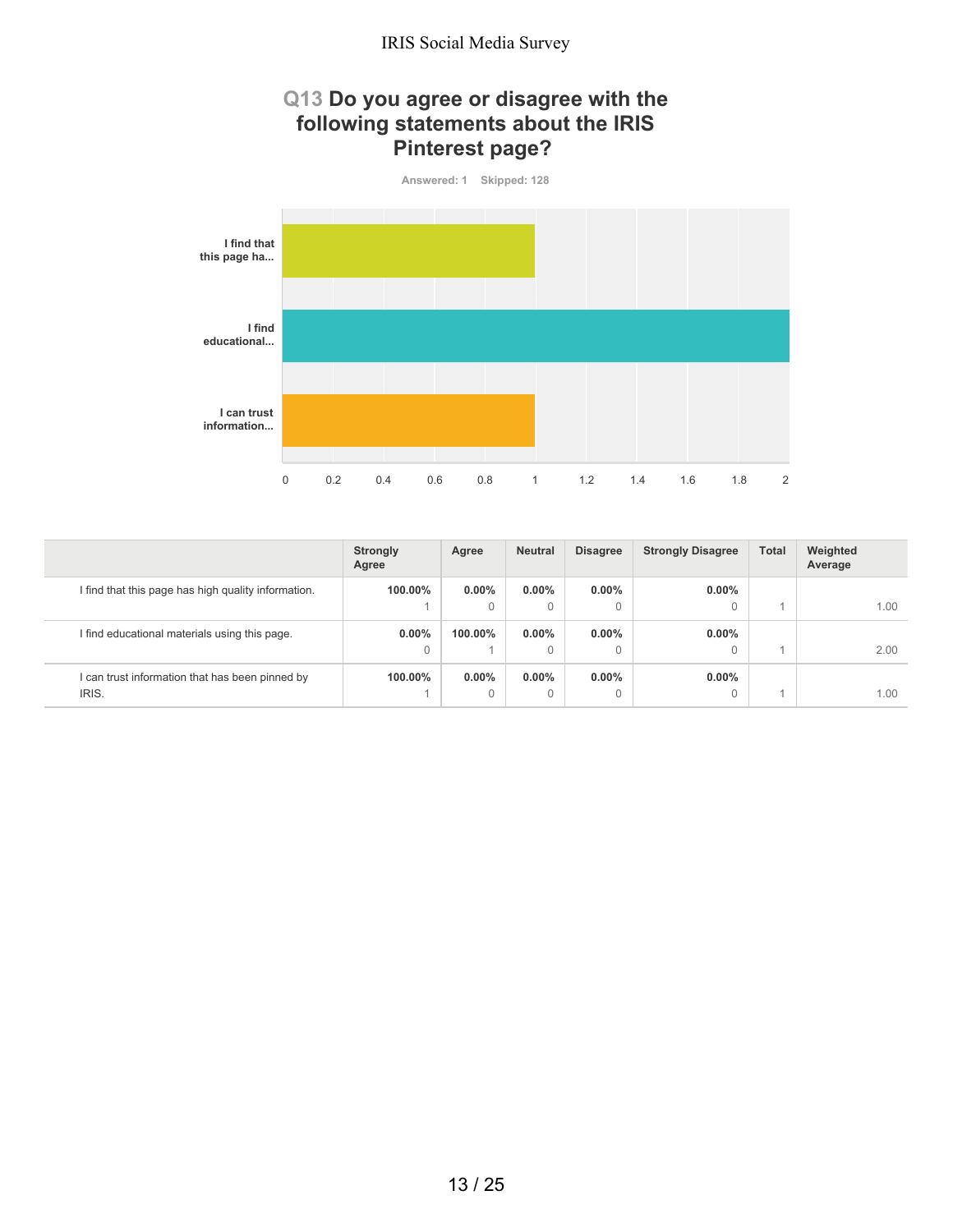# **Q14 What do you like best about the IRIS Pinterest page?**

**Answered: 0 Skipped: 129**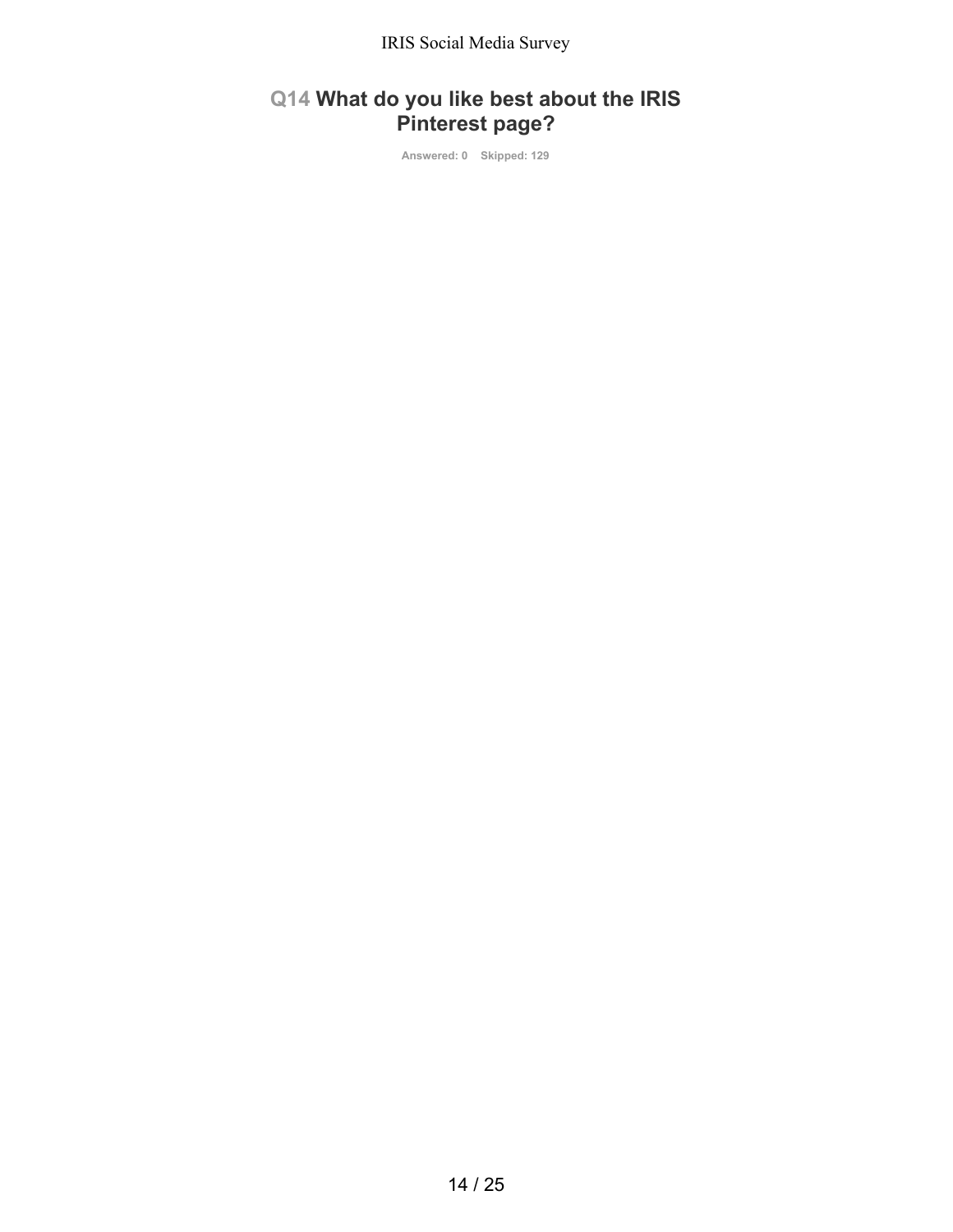# **Q15 How can the IRIS Pinterest page be improved?**

**Answered: 0 Skipped: 129**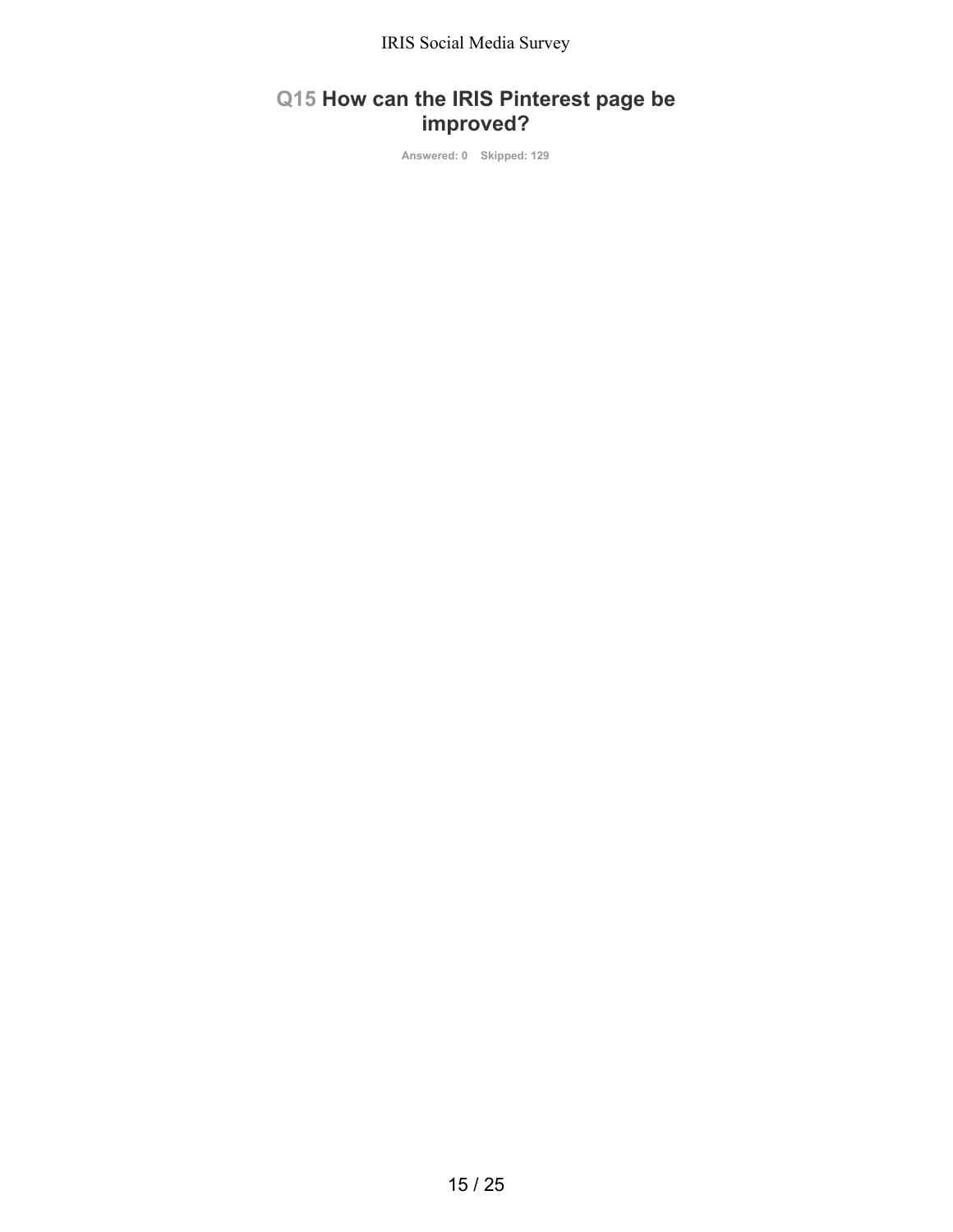## **Q16 Do you subscribe to the IRIS YouTube Channel or do you ever view videos or animations on the IRIS YouTube Channel?**



| <b>Answer Choices</b>  | <b>Responses</b> |
|------------------------|------------------|
| Yes                    | 68.66%<br>46     |
| No                     | 20<br>29.85%     |
| Other (please specify) | 1.49%            |
| <b>Total</b>           | 67               |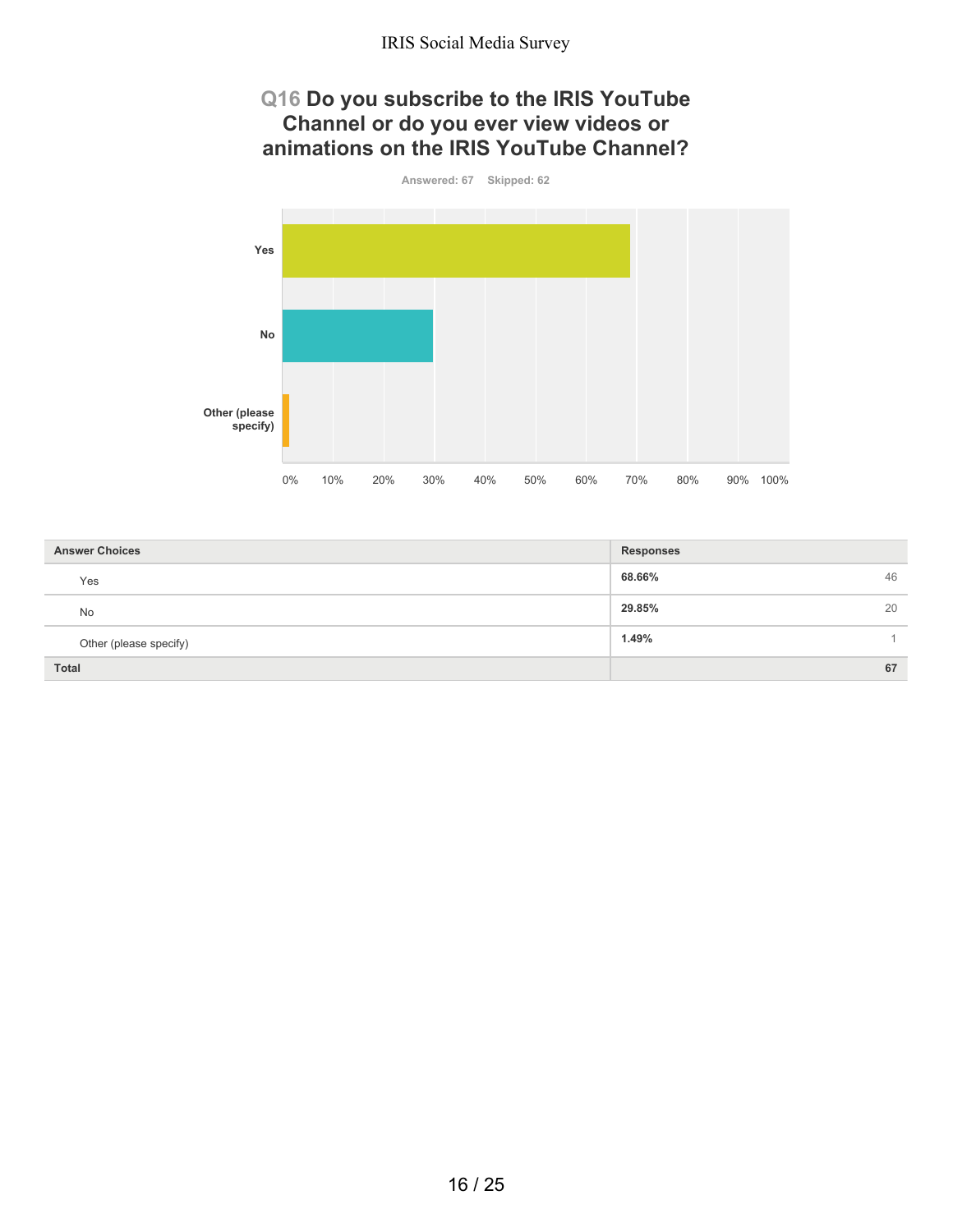## **Q17 Do you agree or disagree with the following statements about the IRIS YouTube Channel?**



|                                                                                         | <b>Strong</b><br>Agree | Agree        | <b>Neutral</b>      | <b>Disagree</b> | <b>Strongly Disagree</b> | <b>Total</b> | Weighted<br>Average |
|-----------------------------------------------------------------------------------------|------------------------|--------------|---------------------|-----------------|--------------------------|--------------|---------------------|
| I find that IRIS has interesting videos/animations.                                     | 65.22%<br>30           | 32.61%<br>15 | 2.17%               | $0.00\%$<br>0   | $0.00\%$<br>0            | 46           | 1.37                |
| This is my preferred site when I want to know more about<br>earthquakes and seismology. | 22.22%<br>10           | 26.67%<br>12 | 37.78%<br>17        | 13.33%<br>6     | $0.00\%$                 | 45           | 2.42                |
| can trust the information in the videos/animation that are posted<br>on this channel.   | 58.70%<br>27           | 36.96%<br>17 | 4.35%<br>$\sqrt{2}$ | $0.00\%$<br>0   | $0.00\%$                 | 46           | 1.46                |
| I have used videos/animations from this site for educational<br>purposes.               | 43.48%<br>20           | 23.91%<br>11 | 21.74%<br>10        | 8.70%<br>4      | 2.17%                    | 46           | 2.02                |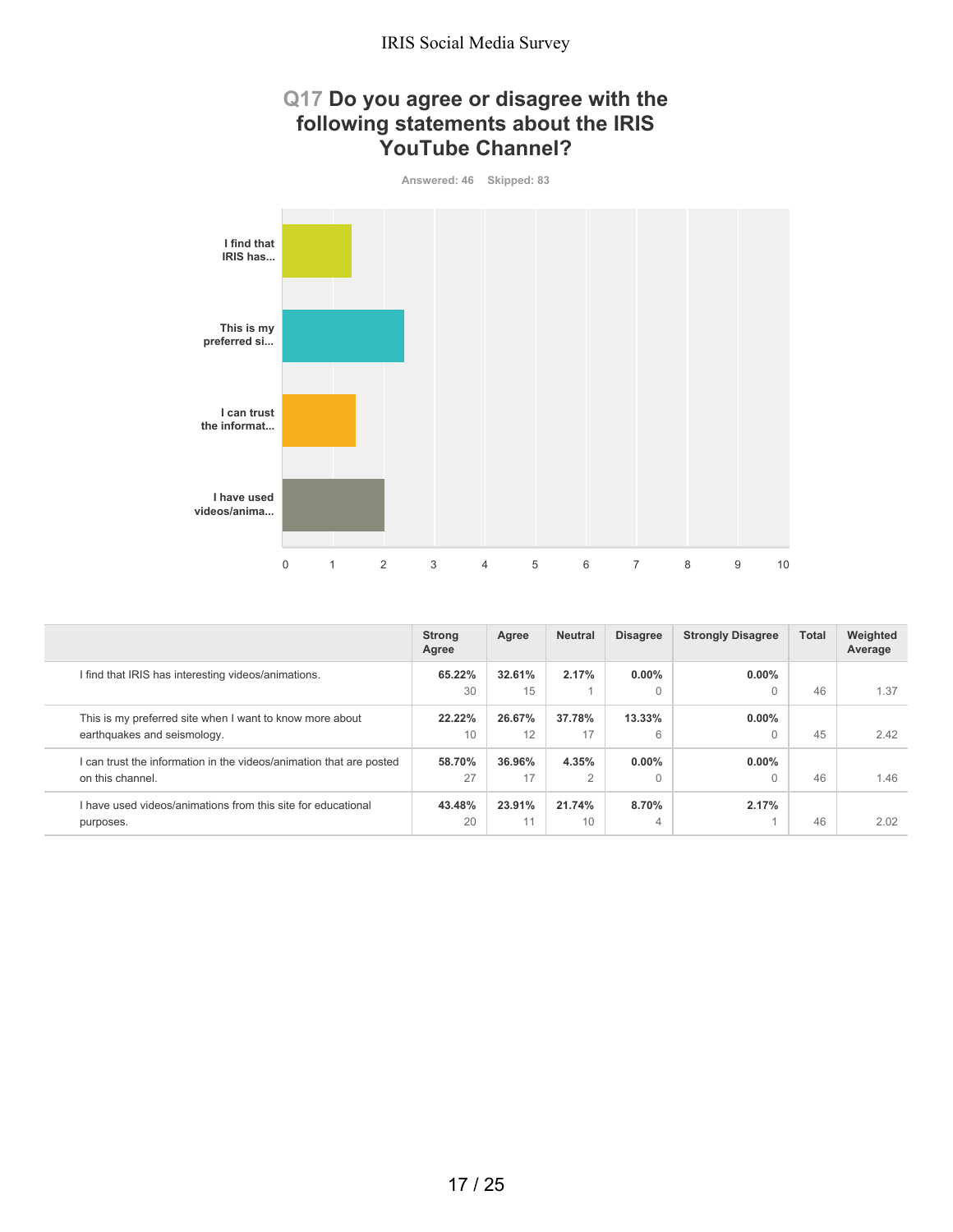## **Q18 What do you like best about the IRIS YouTube Channel?**

**Answered: 14 Skipped: 115**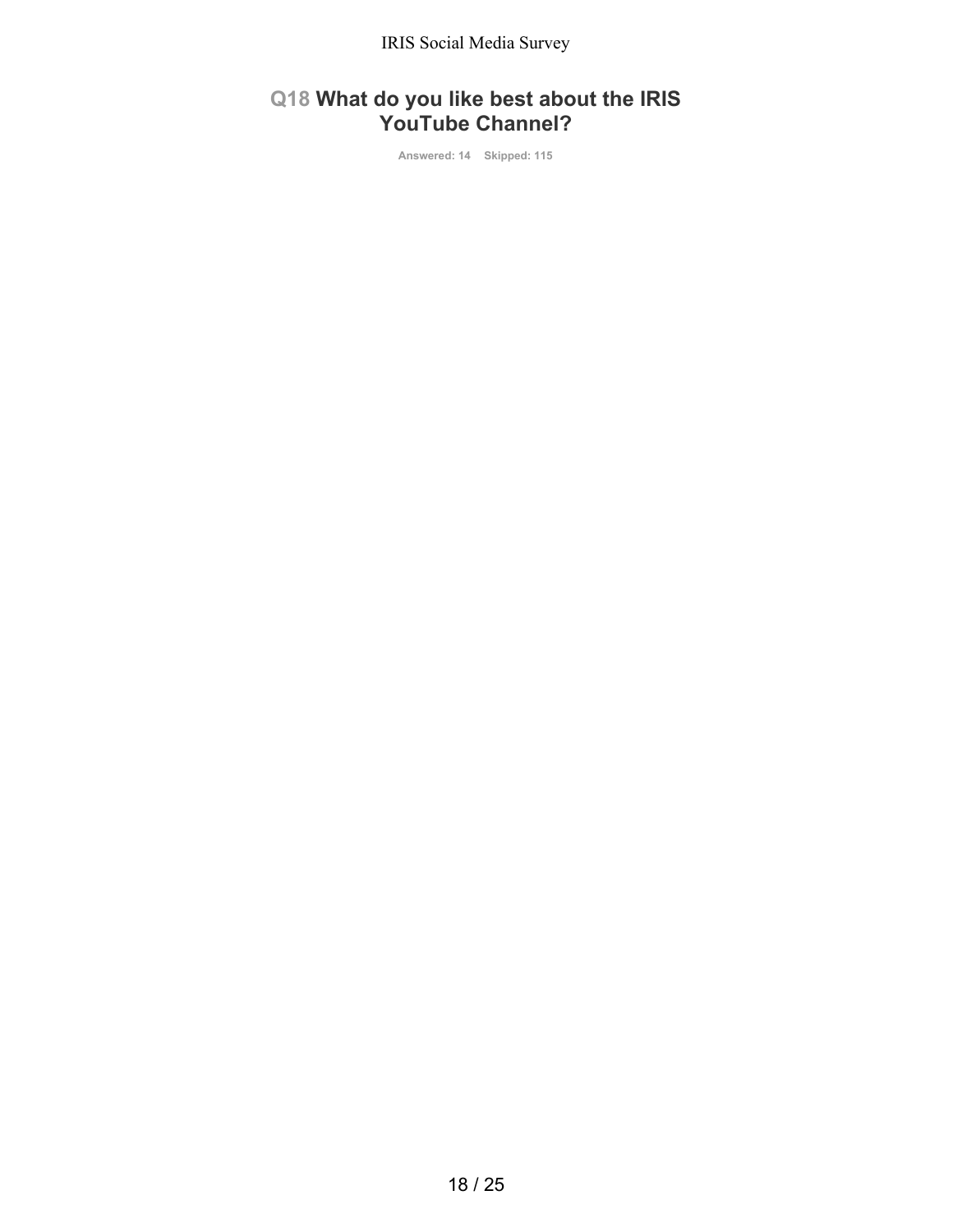## **Q19 How can IRIS improve the YouTube Channel?**

**Answered: 12 Skipped: 117**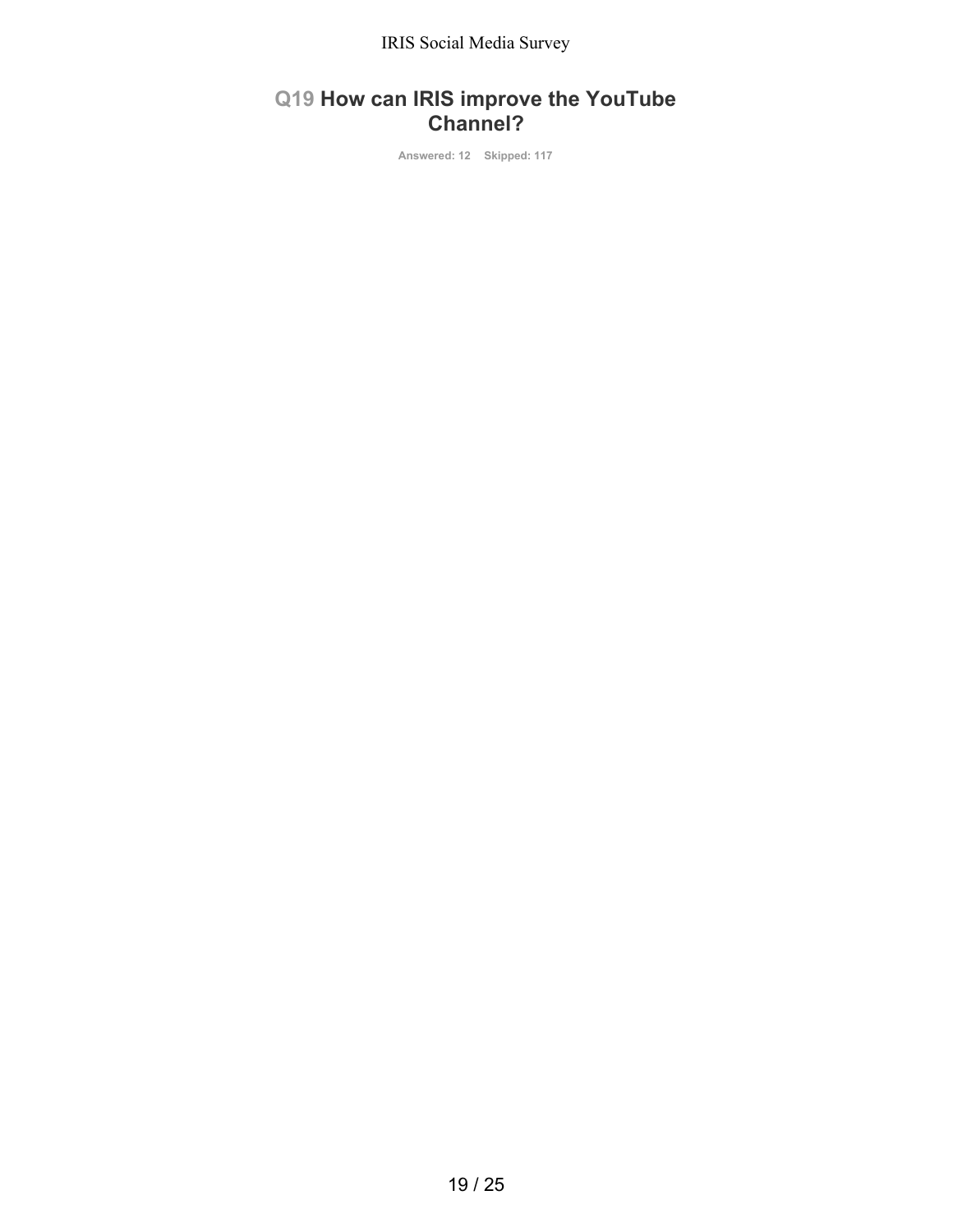## **Q20 IRIS currently uses the social media platforms Facebook, Twitter, YouTube, Pinterest, LinkedIn and Google+. What other social media platforms would you like to see IRIS utilize?**

**Answered: 18 Skipped: 111**

**reddit Instagram Tumblr SlideShare Vine Other (please specify)** 0% 10% 20% 30% 40% 50% 60% 70% 80% 90% 100%

| <b>Answer Choices</b>        | <b>Responses</b>         |
|------------------------------|--------------------------|
| reddit                       | 22.22%<br>$\overline{4}$ |
| Instagram                    | 44.44%<br>8              |
| Tumblr                       | 5.56%                    |
| SlideShare                   | 6<br>33.33%              |
| Vine                         | 11.11%<br>$\overline{2}$ |
| Other (please specify)       | 5<br>27.78%              |
| <b>Total Respondents: 18</b> |                          |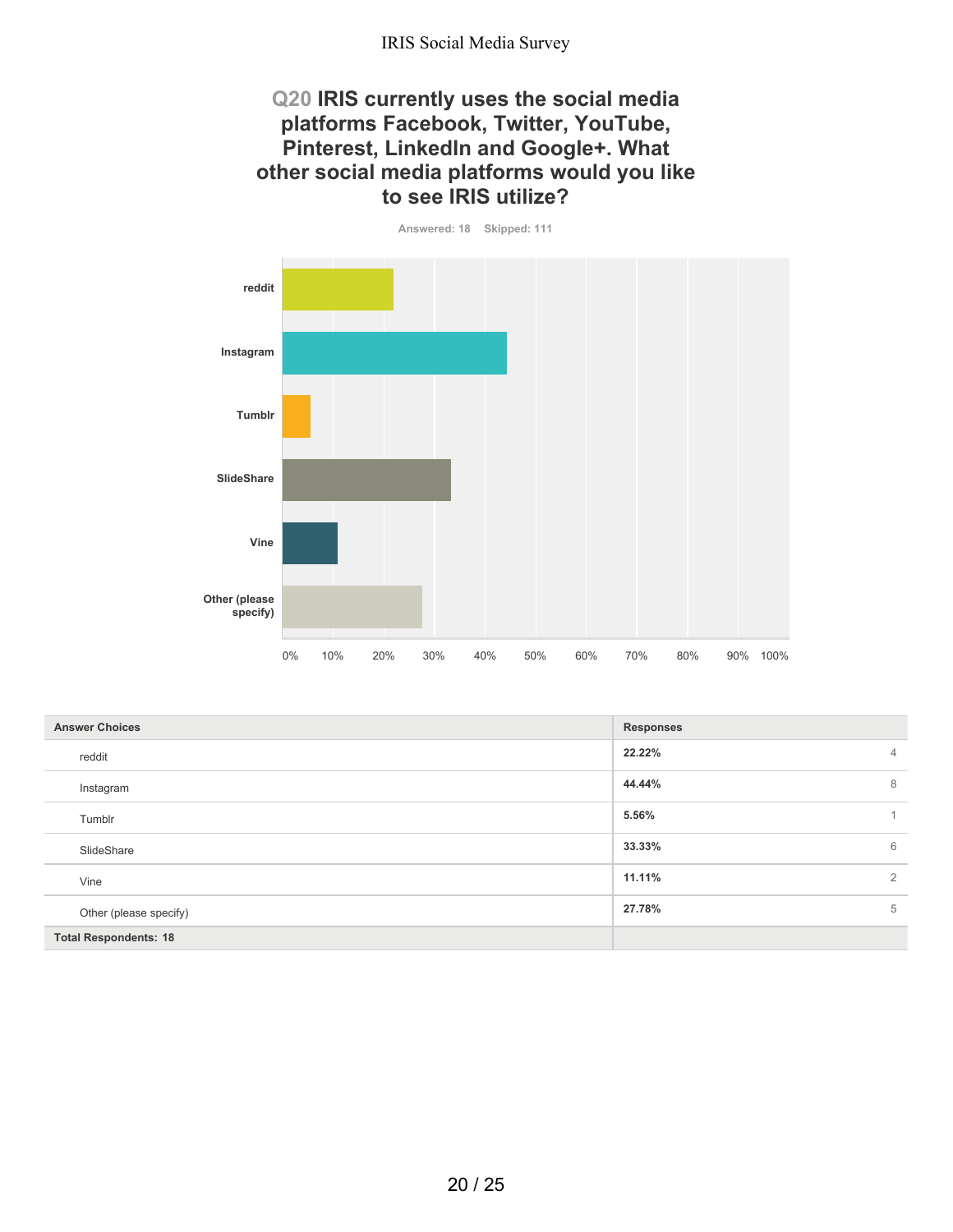## **Q21 In general, I want to see content from IRIS about**



| <b>Answer Choices</b>        | <b>Responses</b> |    |
|------------------------------|------------------|----|
| earthquakes                  | 92.42%           | 61 |
| seismology                   | 96.97%           | 64 |
| science                      | 72.73%           | 48 |
| current events               | 65.15%           | 43 |
| education                    | 78.79%           | 52 |
| science policy               | 34.85%           | 23 |
| Other (please specify)       | 4.55%            | 3  |
| <b>Total Respondents: 66</b> |                  |    |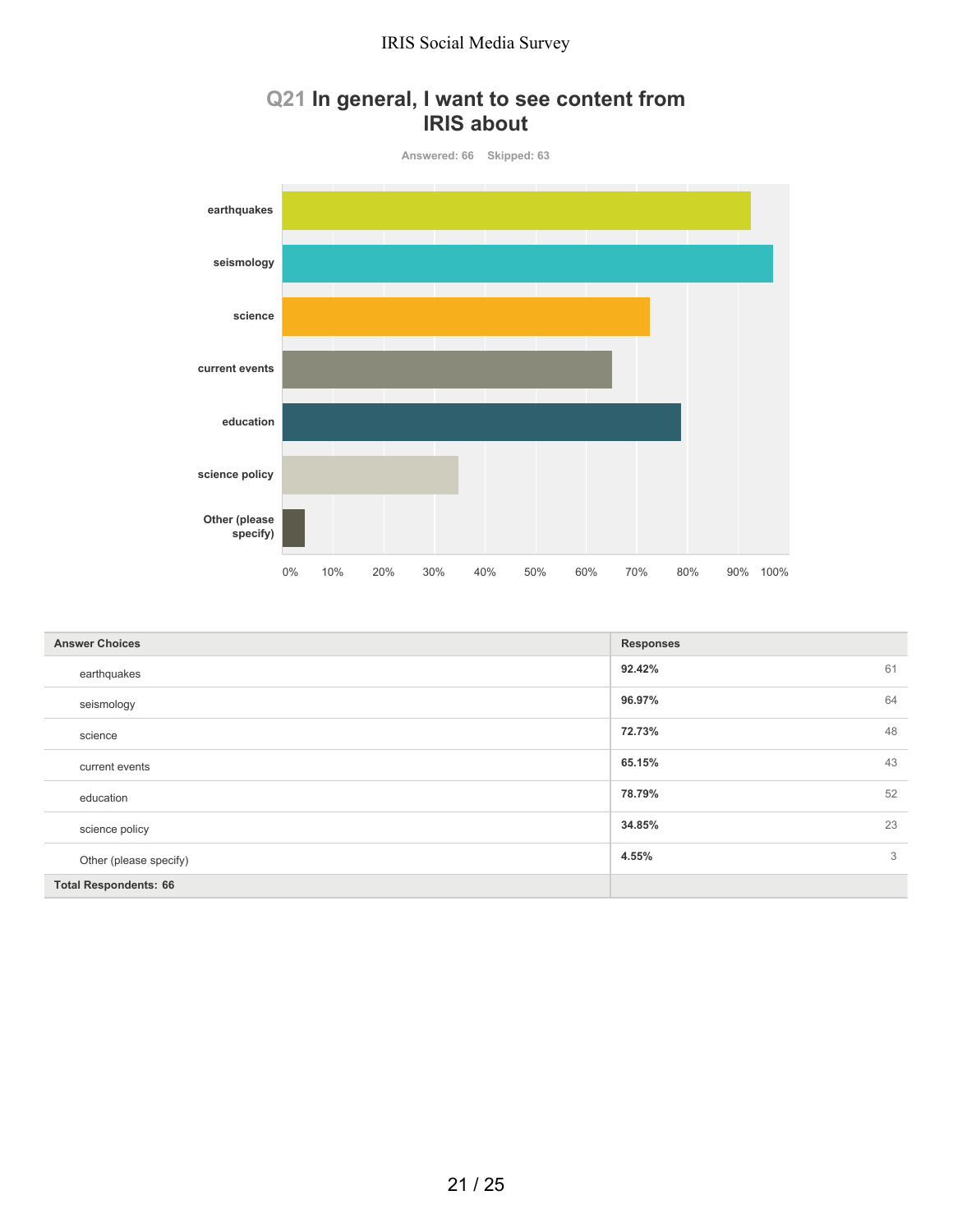# **Q22 When using social media I prefer to see (select all that apply)**



| <b>Answer Choices</b>        | <b>Responses</b>        |
|------------------------------|-------------------------|
| articles                     | 44<br>66.67%            |
| links to resources           | 39<br>59.09%            |
| videos                       | 40<br>60.61%            |
| pictures                     | 40<br>60.61%            |
| a mix of media types         | 46<br>69.70%            |
| Other (please specify)       | 6.06%<br>$\overline{4}$ |
| <b>Total Respondents: 66</b> |                         |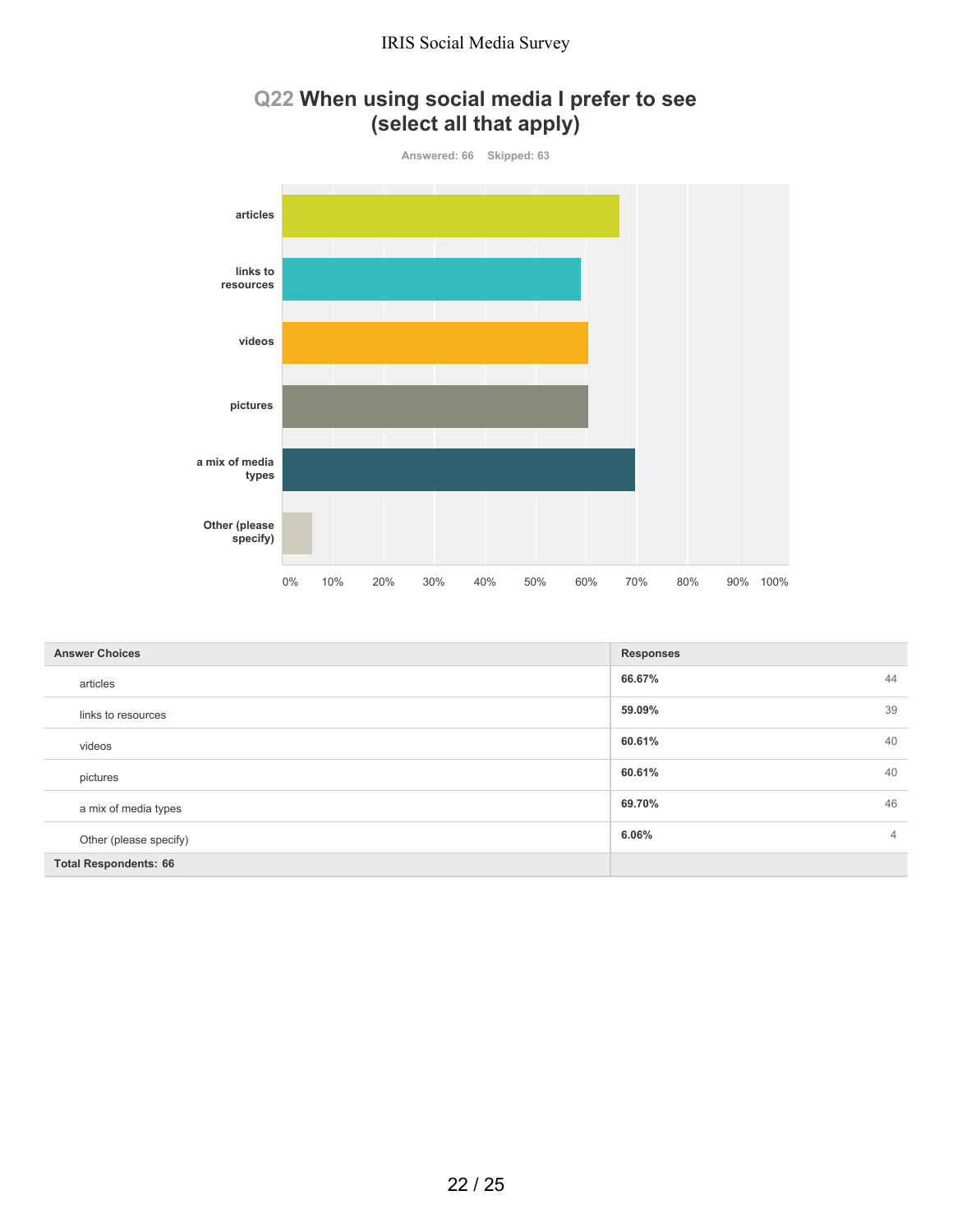# **Q23 With what gender do you identify?**



| <b>Answer Choices</b> | <b>Responses</b> |
|-----------------------|------------------|
| male                  | 52.31%<br>34     |
| female                | 46.15%<br>30     |
| other                 | 1.54%            |
| Total                 | 65               |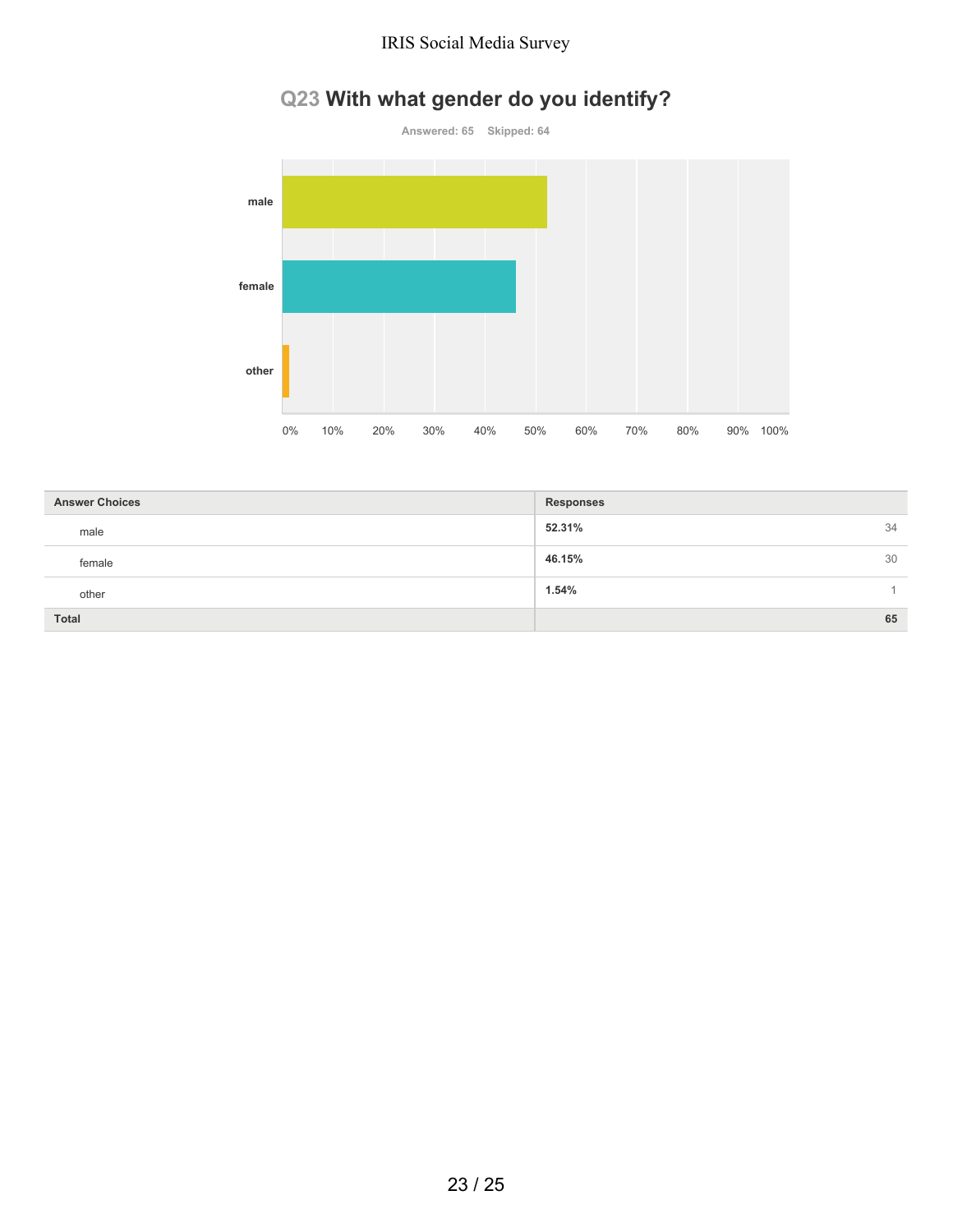# **Q24 What is your age?**

**Answered: 66 Skipped: 63**



| <b>Answer Choices</b> | <b>Responses</b>           |
|-----------------------|----------------------------|
| 17 or under           | $0.00\%$<br>$\overline{0}$ |
| 18-24                 | $\overline{2}$<br>3.03%    |
| 25-34                 | 19<br>28.79%               |
| 35-44                 | 21<br>31.82%               |
| 45-54                 | 9<br>13.64%                |
| 55-64                 | 16.67%<br>11               |
| $65+$                 | $\overline{4}$<br>6.06%    |
| Total                 | 66                         |